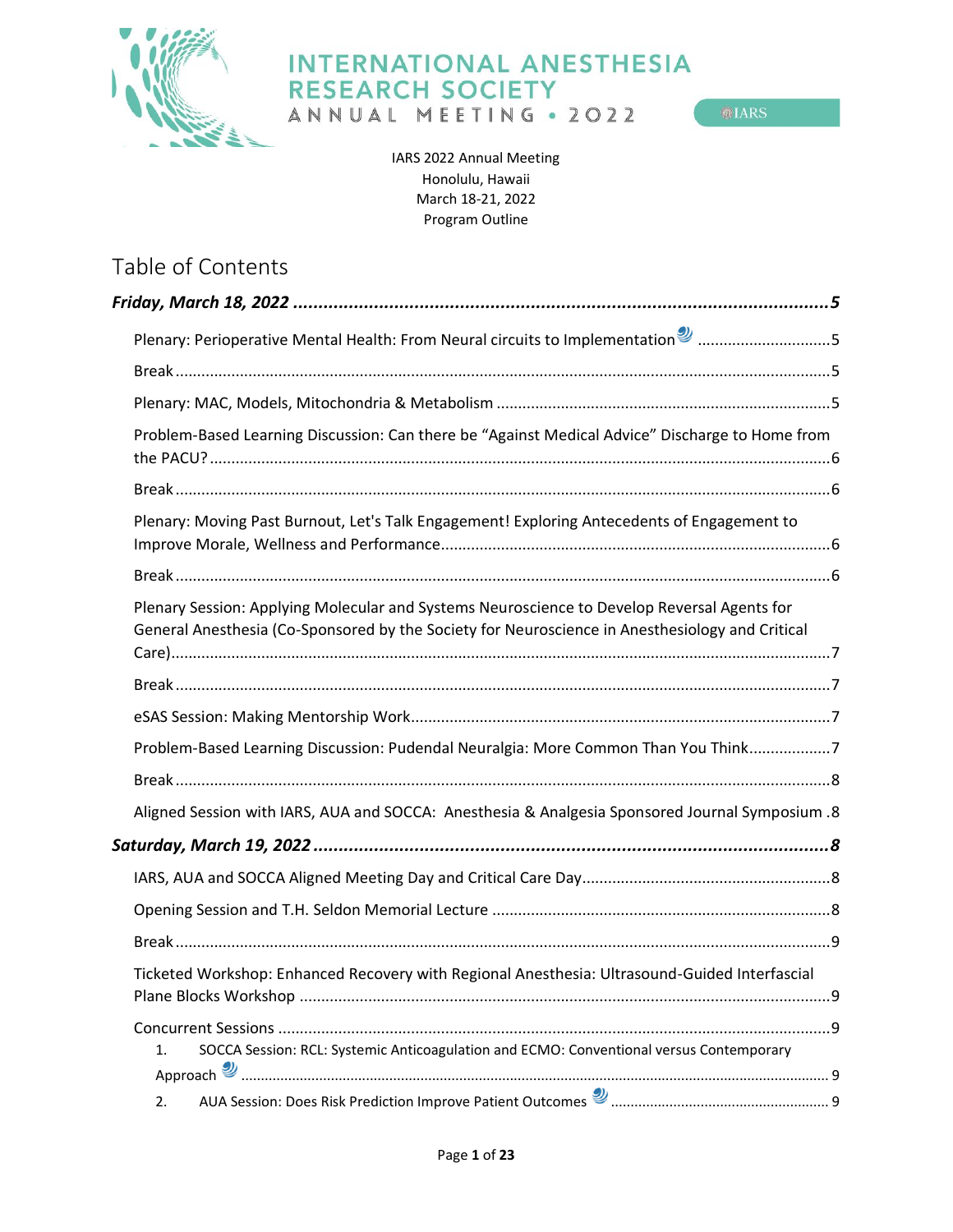

ANNUAL MEETING . 2022

 $<sup>①</sup> IARS$ </sup>

IARS 2022 Annual Meeting Honolulu, Hawaii March 18-21, 2022 Program Outline

| 3. | Joint IARS and WFSA Session: Modern Perioperative Concepts in Patients with Cardiovascular Risk<br>9              |  |
|----|-------------------------------------------------------------------------------------------------------------------|--|
| 4. | Debate: Opioid Free Anesthesia for Spine Surgery: Harmful Hoax or Imperative Innovation? 2  10                    |  |
|    |                                                                                                                   |  |
|    |                                                                                                                   |  |
| 1. |                                                                                                                   |  |
| 2. | "Why Is the Arm Still Numb?" What I Should Know and Do About Peripheral Nerve Injury (PNI) After                  |  |
|    |                                                                                                                   |  |
| 3. | How to Start and Conduct a Research Project in an Academic Anesthesia Program  10                                 |  |
|    |                                                                                                                   |  |
| 1. | AUA Session: Intraoperative Oxygen Administration, Mechanisms, and Outcomes - The Perioperative                   |  |
|    | Sweet Spot? <u>Summan manual communication</u> and the series of the summan summan summan summan summan summan di |  |
| 2. | SOCCA Session: Panel: Evidence-Based Emergency Airway Management: Past the Tipping Point?<br>11                   |  |
| 3. | Campfire Session: Medication Errors: Learn from the Experts and Learn from Each Other. Together                   |  |
|    | We Can Solve This Problem and Communication and the Can Solve This Problem and Communication and Communication    |  |
| 4. | 12. Novel Approaches to Elucidate the Pathophysiology of Perioperative Neurocognitive Disorders <sup>9</sup> .    |  |
|    |                                                                                                                   |  |
|    |                                                                                                                   |  |
|    |                                                                                                                   |  |
|    |                                                                                                                   |  |
|    | Ticketed Workshop: Clinical Use of Transgastric Abdominal Ultrasound (TGAUS) 13                                   |  |
|    |                                                                                                                   |  |
| 1. | Peripartum Cardiomyopathy-Management in Critical Care and Perioperative Setting  13                               |  |
| 2. | Problem-Based Learning Discussion: Anesthetic Considerations in HELLP Syndrome Complicated with                   |  |
|    |                                                                                                                   |  |
|    |                                                                                                                   |  |
| 1. | Dying in Childbirth: Improving Maternal Health and Safety by Advancing Peripartum <sup>9</sup> 13                 |  |
| 2. |                                                                                                                   |  |
| 3. | Patient and Family Centered Care to Achieve Equitable Outcomes in Pediatric Anesthesia (co-                       |  |
|    |                                                                                                                   |  |
| 4. | Climbing the Leadership Ladder: How to Navigate Generational Divide and Build Lasting Teams ! 15                  |  |
| 5. | Preventing Chronic Postsurgical Pain and Opioid Use: From Mechanistic Basis Under the                             |  |
|    | Biopsychosocial Model to Practical Preoperative Assessment, Phenotyping, and Intervention <sup>2</sup> 15         |  |
|    |                                                                                                                   |  |
|    |                                                                                                                   |  |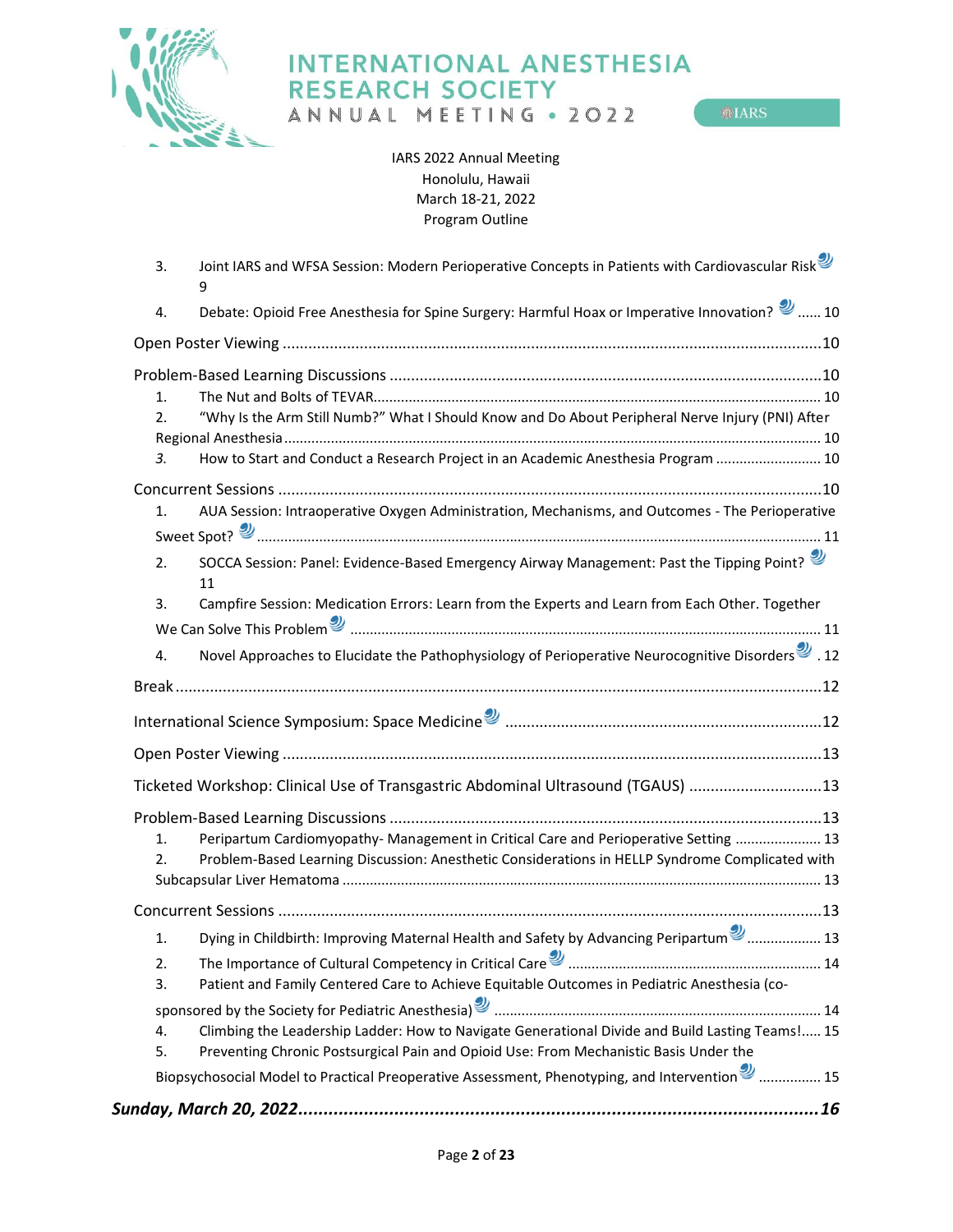

ANNUAL MEETING . 2022

 $<sup>①</sup> IARS$ </sup>

IARS 2022 Annual Meeting Honolulu, Hawaii March 18-21, 2022 Program Outline

| 1.                                                                                                                                                                                                                                  |  |
|-------------------------------------------------------------------------------------------------------------------------------------------------------------------------------------------------------------------------------------|--|
| Campfire Session: The Intersectionality of Underrepresented Minority (URM) Chairwomen in<br>2.                                                                                                                                      |  |
| Medicine- Debunking the Myths and Stating the Facts Co-sponsored by the ASA Committee on Professional                                                                                                                               |  |
|                                                                                                                                                                                                                                     |  |
| Current Trends and Controversies in Pediatric Anesthesiology (Co-Sponsored by the  16<br>3.                                                                                                                                         |  |
|                                                                                                                                                                                                                                     |  |
| 4.                                                                                                                                                                                                                                  |  |
| 5.                                                                                                                                                                                                                                  |  |
|                                                                                                                                                                                                                                     |  |
|                                                                                                                                                                                                                                     |  |
|                                                                                                                                                                                                                                     |  |
|                                                                                                                                                                                                                                     |  |
|                                                                                                                                                                                                                                     |  |
|                                                                                                                                                                                                                                     |  |
|                                                                                                                                                                                                                                     |  |
| Jacob Sunshine, University of Washington School of Medicine, Seattle, WA19                                                                                                                                                          |  |
|                                                                                                                                                                                                                                     |  |
|                                                                                                                                                                                                                                     |  |
|                                                                                                                                                                                                                                     |  |
| SmartTots: New Directions in Pediatric Anesthetic Neurotoxicity Research 2  19<br>1.                                                                                                                                                |  |
| Leading Multi-site Perioperative Clinical Trials: What I Know Now but Wish I Had Known Then Master<br>2.                                                                                                                            |  |
|                                                                                                                                                                                                                                     |  |
| Innovative Session: Point of Care Ultrasound - Sharing Ideas on How to Overcome Implementation<br>3.                                                                                                                                |  |
|                                                                                                                                                                                                                                     |  |
| Development, Implementation, and Maintenance of Machine Learning Models in Anesthesiology  20<br>4.                                                                                                                                 |  |
| Buprenorphine in the Perioperative Period: Recommendations from the Multi-society Working<br>5.                                                                                                                                     |  |
| Group <u>Summan manual communication</u> contract the communication of the contract of the contract of the contract of the contract of the contract of the contract of the contract of the contract of the contract of the contract |  |
|                                                                                                                                                                                                                                     |  |
|                                                                                                                                                                                                                                     |  |
|                                                                                                                                                                                                                                     |  |
| Fine Tuning the Duration of your Regional Anesthetic: How to Provide Reliable Anesthesia and<br>1.                                                                                                                                  |  |
|                                                                                                                                                                                                                                     |  |
| Liver Resection in the Morbidly Obesity Patient with Nonalcoholic Steatohepatitis  21<br>2.                                                                                                                                         |  |
| 3.                                                                                                                                                                                                                                  |  |
| 4.                                                                                                                                                                                                                                  |  |
|                                                                                                                                                                                                                                     |  |
| 1.                                                                                                                                                                                                                                  |  |
| Campfire Session: Transverse Orientation: Reframing Burnout in Terms of Identity 22<br>2.                                                                                                                                           |  |
|                                                                                                                                                                                                                                     |  |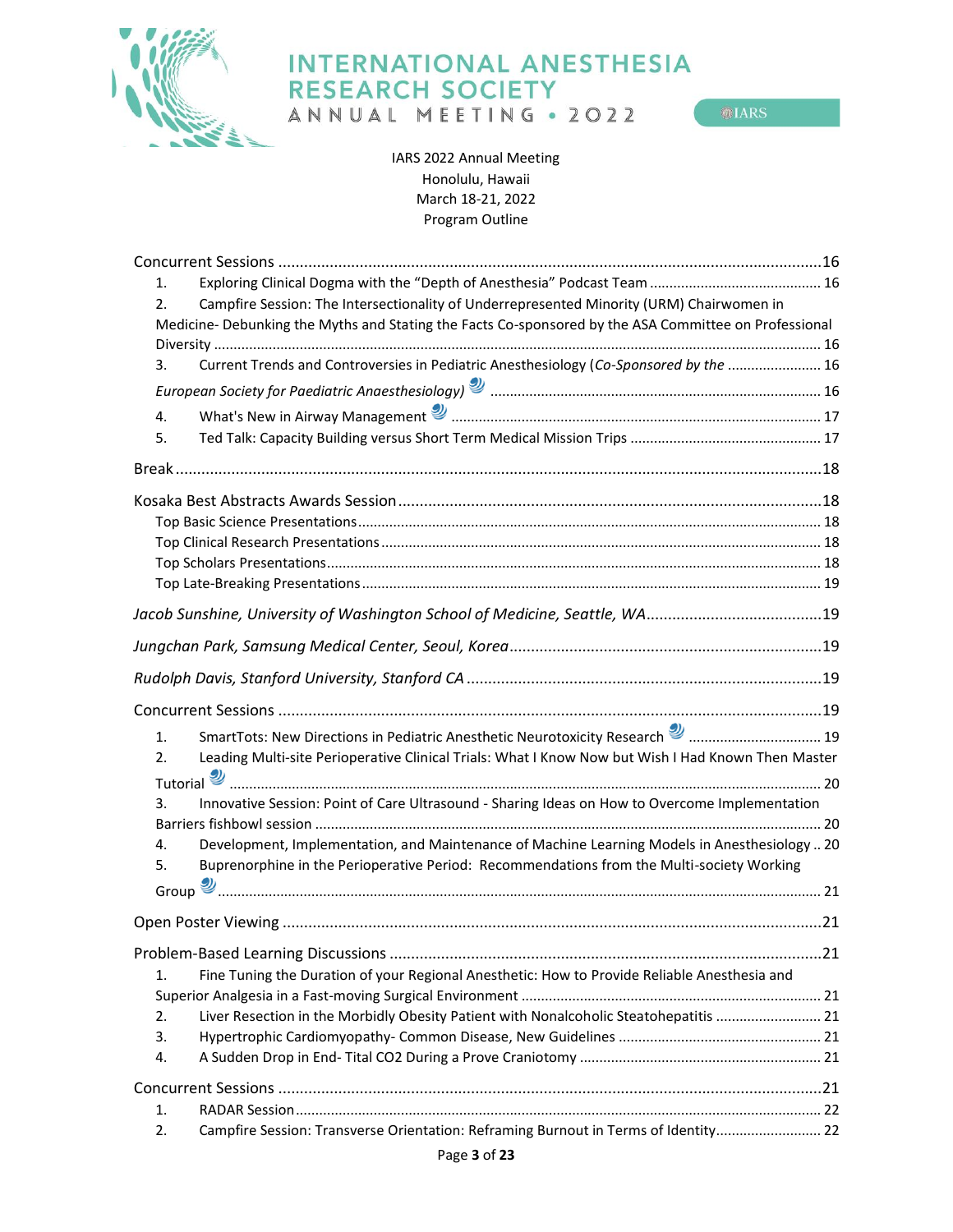

ANNUAL MEETING . 2022

 $\circ$ IARS

IARS 2022 Annual Meeting Honolulu, Hawaii March 18-21, 2022 Program Outline

| 1. |                                                                                                       |  |
|----|-------------------------------------------------------------------------------------------------------|--|
|    | Updating the Confusion: Emerging Physiologic Markers of Postoperative Brain Dysfunction 22            |  |
|    | (Co-Sponsored by the Society for Neuroscience in Anesthesiology and Critical Care and the Society for |  |
|    |                                                                                                       |  |
|    | Panel: Moving Past the Single Center Trial: Opportunities and Challenges in Multi-Center Data         |  |
|    |                                                                                                       |  |
|    |                                                                                                       |  |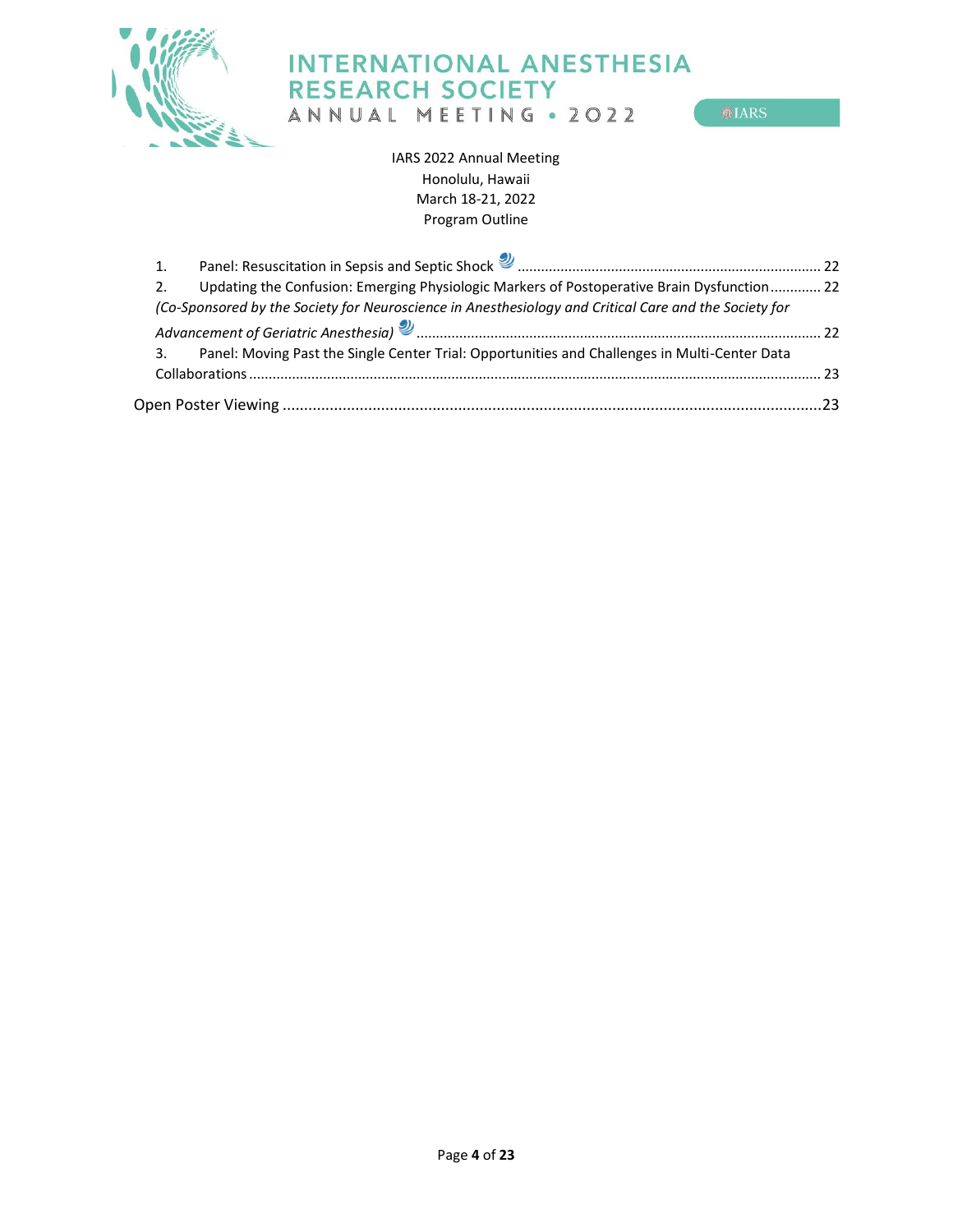

ANNUAL MEETING . 2022

**OLARS** 

IARS 2022 Annual Meeting Honolulu, Hawaii March 18-21, 2022 Program Outline

# <span id="page-4-0"></span>Friday, March 18, 2022

<span id="page-4-1"></span>Plenary: Perioperative Mental Health: From Neural circuits to Implementation

#### **10:00 am – 11:00 am EST**

Moderator: *Ben Palanca, MD, PhD, Washington University in St. Louis, St. Louis, MO*

| $10:00$ am $- 10:15$ am | Neural Circuits and Systems Implicated in the Antidepressant Effects of<br>Ketamine                  |
|-------------------------|------------------------------------------------------------------------------------------------------|
|                         | Boris Heifets, MD, PhD                                                                               |
|                         | Stanford University School of Medicine, Palo Alto, CA                                                |
| $10:15$ am $-10:30$ am  | Seizure, Sedation, and Sleep: Novel Antidepressant Markers and Pharmacologic<br><b>Interventions</b> |
|                         | Ben Palanca, MD, PhD                                                                                 |
|                         | Washington University in St. Louis, St. Louis, MO                                                    |
| 10:30 am- 10:45 am      | The Role of Targeted Mental Health Interventions to Improve Perioperative<br><b>Outcomes</b>         |
|                         | Renee El-Gabalawy, MA, PhD                                                                           |
|                         | University of Manitoba, Winnipeg, Canada                                                             |
| $10:45$ am $-11:00$ am  | Moderated Discussion and Q&A                                                                         |
| <b>Break</b>            |                                                                                                      |

<span id="page-4-2"></span>11:00 – 11:15 am

#### <span id="page-4-3"></span>Plenary: MAC, Models, Mitochondria & Metabolism

#### **11:15 am – 12:15 pm EST**

Moderator: *Margaret Sedensky, MD, University of Washington, Seattle, WA*

| $11:15$ am $-11:30$ am | Anesthetic Sensitivity in Patients with Mitochondrial Abnormalities<br>Vince Hsieh, MD<br>Seattle Children's Hospital, Seattle, WA                              |
|------------------------|-----------------------------------------------------------------------------------------------------------------------------------------------------------------|
| $11:30$ am $-11:45$ am | Volatile Anesthetics in Fly Models of Mitochondrial Disease<br>Misha Perouansky, MD<br>University of Wisconsin- Madison, Madison, WI                            |
| 11:45 am- 12:00 pm     | A Metabolic Mechanism of Action for Volatile Anesthetics: A Failure of<br>Presynaptic Endocytosis<br>Philip Morgan, MD<br>University of Washington, Seattle, WA |
|                        | Page 5 of 23                                                                                                                                                    |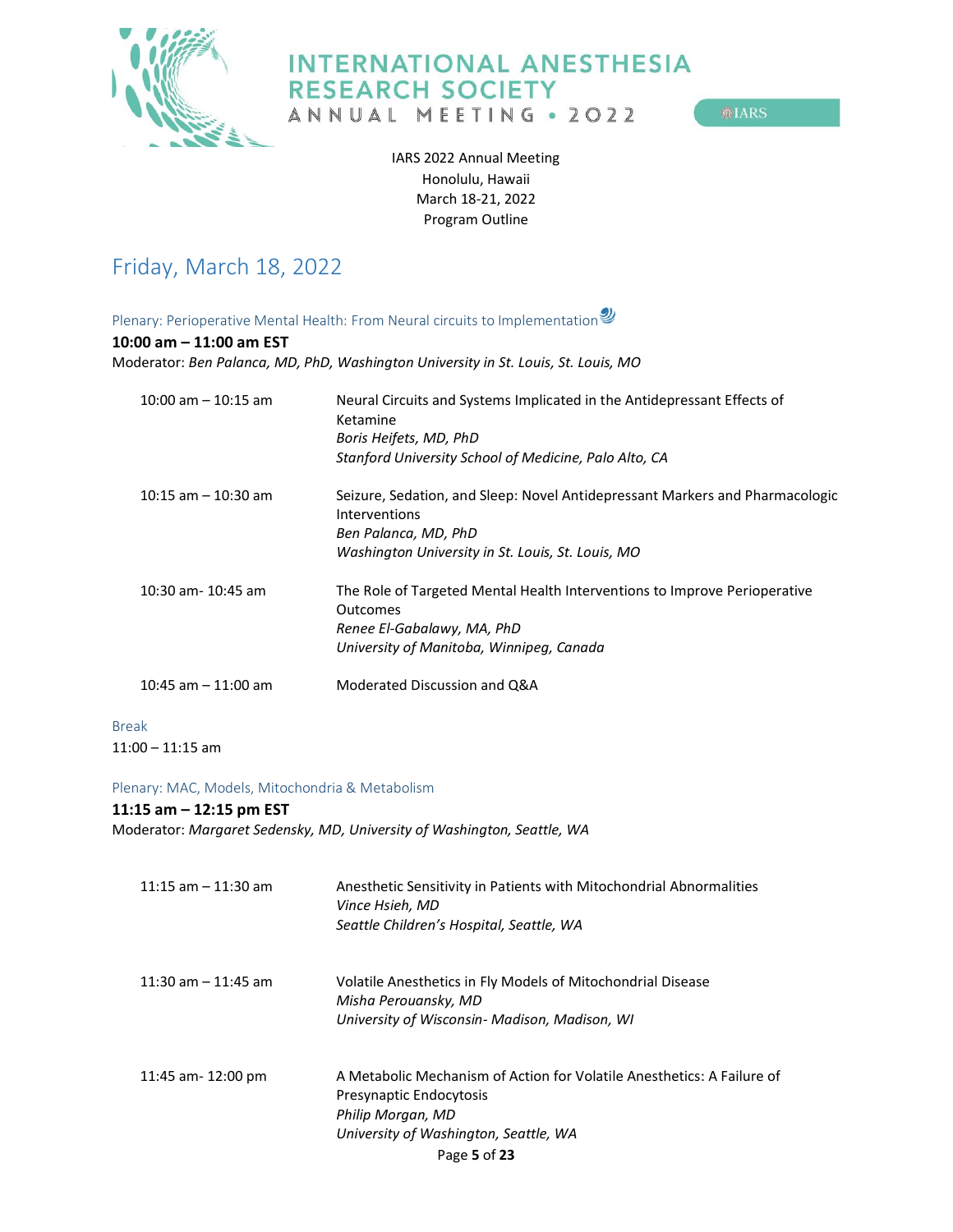

**OLIARS** 

IARS 2022 Annual Meeting Honolulu, Hawaii March 18-21, 2022 Program Outline

12:00 pm – 12:15 pm Moderated Discussion and Q&A

<span id="page-5-0"></span>Problem-Based Learning Discussion: Can there be "Against Medical Advice" Discharge to Home from the PACU? 11:15 am – 12:15 pm EST

*Karl Poterack, MD, Mayo Clinic College of Medicine and Science, Phoenix, AZ*

<span id="page-5-1"></span>Break 12:15 – 12:30 am

<span id="page-5-2"></span>Plenary: Moving Past Burnout, Let's Talk Engagement! Exploring Antecedents of Engagement to Improve Morale, Wellness and Performance

12:30 pm – 1:30 pm EST

Moderator: *Elizabeth Duggan, MD, MA I&O Psychology, University of Alabama Birmingham, Birmingham, AL*

|                       | 12:30 pm - 12:35 pm Introduction: The importance of an engaged faculty, particularly in times of<br>uncertainty |
|-----------------------|-----------------------------------------------------------------------------------------------------------------|
|                       | Dan Berkowitz, MBBCh                                                                                            |
|                       | University of Alabama at Birmingham, Birmingham, AL                                                             |
| 12:35 pm $-$ 12:45 pm | The Relationship Between Burnout and Engagement                                                                 |
|                       | Elizabeth Duggan, MD, MA I&O Psychology                                                                         |
|                       | University of Alabama Birmingham, Birmingham, AL                                                                |
| 12:45 pm- 12:55 pm    | Building a Culture of Psychological Safety; Engagement Starts at the Top<br>Jeff Berger, MD, MBA                |
|                       | The George Washington University School of Medicine and Health Sciences,<br>Washington, DC                      |
| 12:55 $pm - 1:05$ pm  | The Role of Social Support in Building Engaged Individuals and Teams<br>Jina Sinskey, MD                        |
|                       | UCSF, San Francisco, CA                                                                                         |
| 1:05 am $-$ 1:15 pm   | Job Crafting and Professional Development; Finding Career Meaning<br>Alison Brainard, MD                        |
|                       | University of Colorado, Aurora, CO                                                                              |
| 1:15 $pm - 1:30$ pm   | Moderated Discussion and Q&A                                                                                    |

<span id="page-5-3"></span>Break 1:30 – 1:45 pm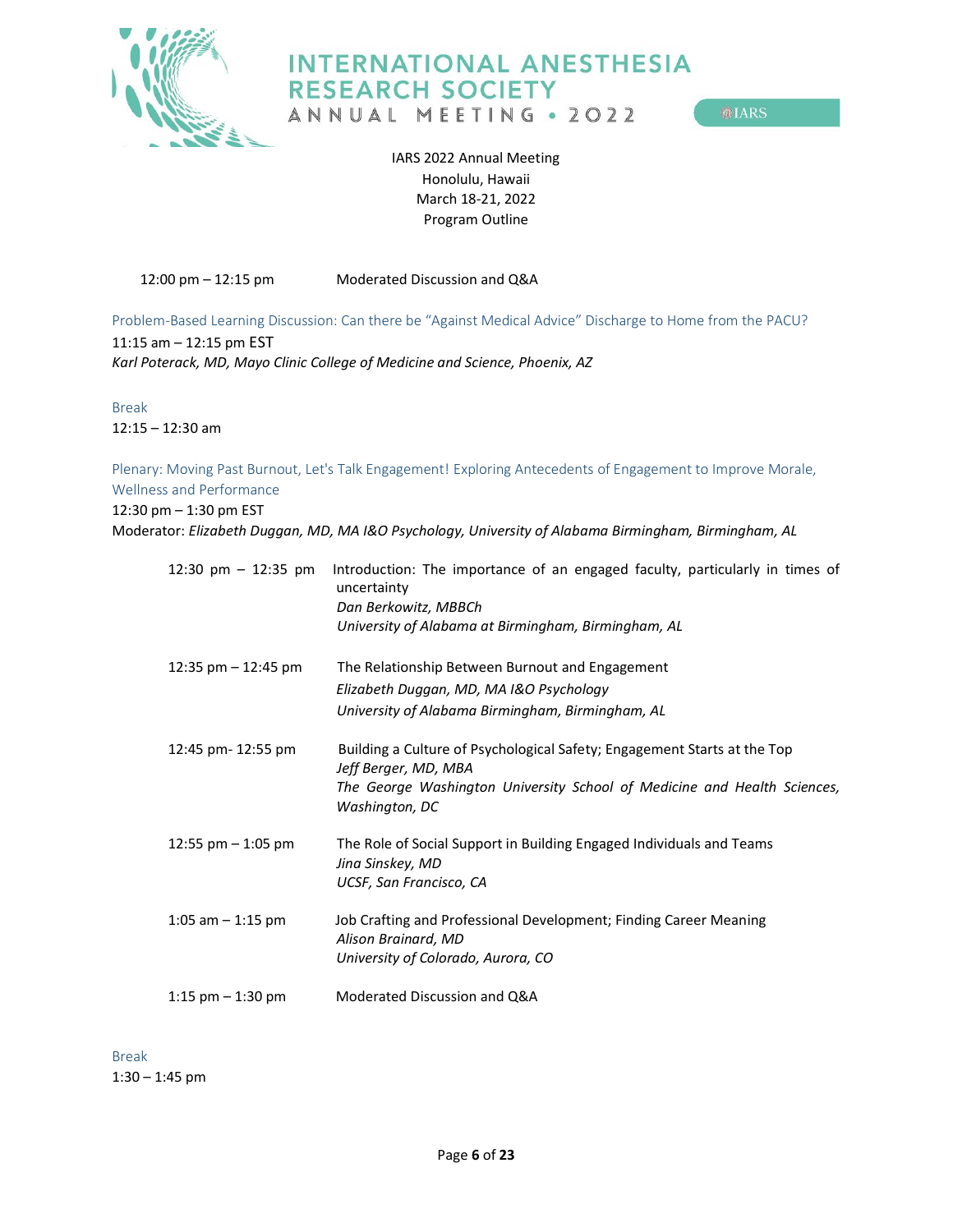

ANNUAL MEETING . 2022

**MIARS** 

IARS 2022 Annual Meeting Honolulu, Hawaii March 18-21, 2022 Program Outline

<span id="page-6-0"></span>Plenary Session: Applying Molecular and Systems Neuroscience to Develop Reversal Agents for General Anesthesia (Co-Sponsored by the Society for Neuroscience in Anesthesiology and Critical Care) 1:45 pm - 2:45 pm EST Moderator: *Ken Solt, MD, Harvard Medical School; Massachusetts General Hospital, Boston, MA*

| 1:45 pm $-$ 2:00 pm                 | Activating Dopaminergic Neurotransmission to Reverse General Anesthesia<br>Ken Solt, MD<br>Harvard Medical School; Massachusetts General Hospital, Boston, MA |
|-------------------------------------|---------------------------------------------------------------------------------------------------------------------------------------------------------------|
| $2:00 \text{ pm} - 2:15 \text{ pm}$ | A New Strategy to Reverse General Anesthesia with Caffeine<br>Zheng Xie, MD, PhD<br>University of Chicago, Chicago, IL                                        |
| $2:15$ pm $-2:30$ pm                | Inducing Emergence from General Anesthesia with Flumazenil and Atipamezole<br>Paul S Garcia, MD, PhD<br>Columbia University, New York, NY                     |
| $2:30 \text{ pm} - 2:45 \text{ pm}$ | Moderated Discussion and Q&A                                                                                                                                  |

## <span id="page-6-1"></span>Break

2:45 pm – 3:00 pm

#### <span id="page-6-2"></span>eSAS Session: Making Mentorship Work

3:00 pm - 4:00 pm EST

Moderator: *Kristopher M Schroeder, MD, FASA, University of Wisconsin, Madison, WI*

| $3:00 \text{ pm} - 3:15 \text{ pm}$ | <b>Mentorship Benefits to Mentees</b><br>Shalini Shah, MD<br>University of California - Irvine, Orange, CA |
|-------------------------------------|------------------------------------------------------------------------------------------------------------|
| $3:15$ pm $-3:30$ pm                | <b>Qualities of Effective Mentors and Mentees</b><br>Ashley M Shilling, MD                                 |
|                                     | University of Virginia, Charlottesville, VA                                                                |
| $3:30 \text{ pm} - 3:45 \text{ pm}$ | <b>Mentorship Benefits to Mentors</b>                                                                      |
|                                     | Edward R Mariano, MD, MAS, FASA                                                                            |
|                                     | Stanford University School of Medicine, Stanford, CA                                                       |
| $3:45$ pm $-4:00$ pm                | Moderated Discussion and Q&A                                                                               |

<span id="page-6-3"></span>Problem-Based Learning Discussion: Pudendal Neuralgia: More Common Than You Think

#### **3:00 pm – 4:00 pm EST**

*Meera Kirpekar, MD, NYU Langone, New York, NY*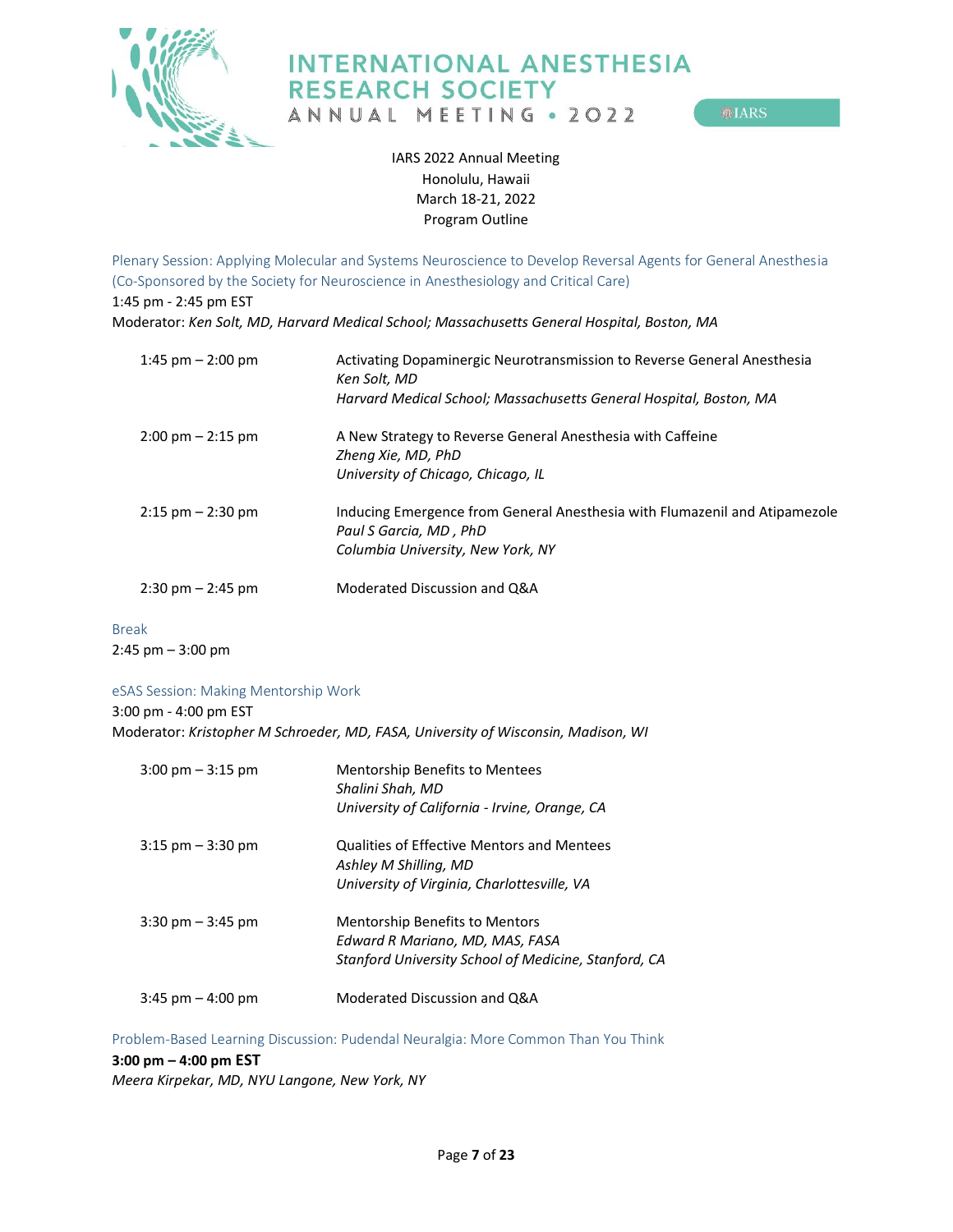

**OLARS** 

IARS 2022 Annual Meeting Honolulu, Hawaii March 18-21, 2022 Program Outline

<span id="page-7-0"></span>Break 4:00 – 4:15 pm

<span id="page-7-1"></span>Aligned Session with IARS, AUA and SOCCA: Anesthesia & Analgesia Sponsored Journal Symposium

4:15 pm – 5:30 pm EST

Moderator: *Thomas Vetter, MD, MPH, Deputy Editor-in-Chief, Anesthesia & Analgesia Dell Medical School at the University of Texas at Austin, Austin, TX*

| 4:15 pm $-$ 4:30 pm  | Authorship: What Counts, Who Counts, Who Cares?<br>Evan Kharasch, MD, PhD, Editor-in- Chief, Anesthesiology<br>Duke University School of Medicine, Durham, NC                          |
|----------------------|----------------------------------------------------------------------------------------------------------------------------------------------------------------------------------------|
| $4:30$ pm- $4:45$ pm | Peer Review: Strengths, Weaknesses, Opportunities and Threats<br>Hugh Hemmings, MD, PhD, Editor-in-Chief, British Journal of Anesthesia<br>Weill Cornell Medical College, New York, NY |
| 4:45 pm- 5:00 pm     | Show Me the Data: Fabrication and Misconduct<br>Jean-Francois Pittet, MD, DEAA, Editor-in-Chief, Anesthesia & Analgesia<br>The University of Alabama at Birmingham, Birmingham, AL     |
| 5:00 pm $-$ 5:15 pm  | Clinical Anesthesiology Faculty: Pressure to Publish for Promotion<br>Cynthia Wong, MD, Professor and Chair, Department of Anesthesia<br>University of Iowa, Iowa City, IA             |
| 5:15 $pm - 5:30$ pm  | Moderated Discussion and Q&A                                                                                                                                                           |

# <span id="page-7-2"></span>Saturday, March 19, 2022

<span id="page-7-3"></span>IARS, AUA and SOCCA Aligned Meeting Day and Critical Care Day

### <span id="page-7-4"></span>Opening Session and T.H. Seldon Memorial Lecture 10:00 am – 11:30 am EST

| $10:00$ am $-10:05$ am | <b>Welcome Comments</b><br>Christian Werner, MD, Medical Center of Johannes Gutenberg-<br>Universität, Mainz, Germany |
|------------------------|-----------------------------------------------------------------------------------------------------------------------|
| $10:05$ am - 11:30 am  | T.H. Seldon Memorial Lecture - Harder, Better, Faster, Stronger: The                                                  |
|                        | Beneficial Legacy of COVID-19 for Perioperative Healthcare                                                            |
|                        | S. Ramani Moonesinghe, MD, FRCP, FRCA, FFICM                                                                          |
|                        | University College London, London, United Kingdom                                                                     |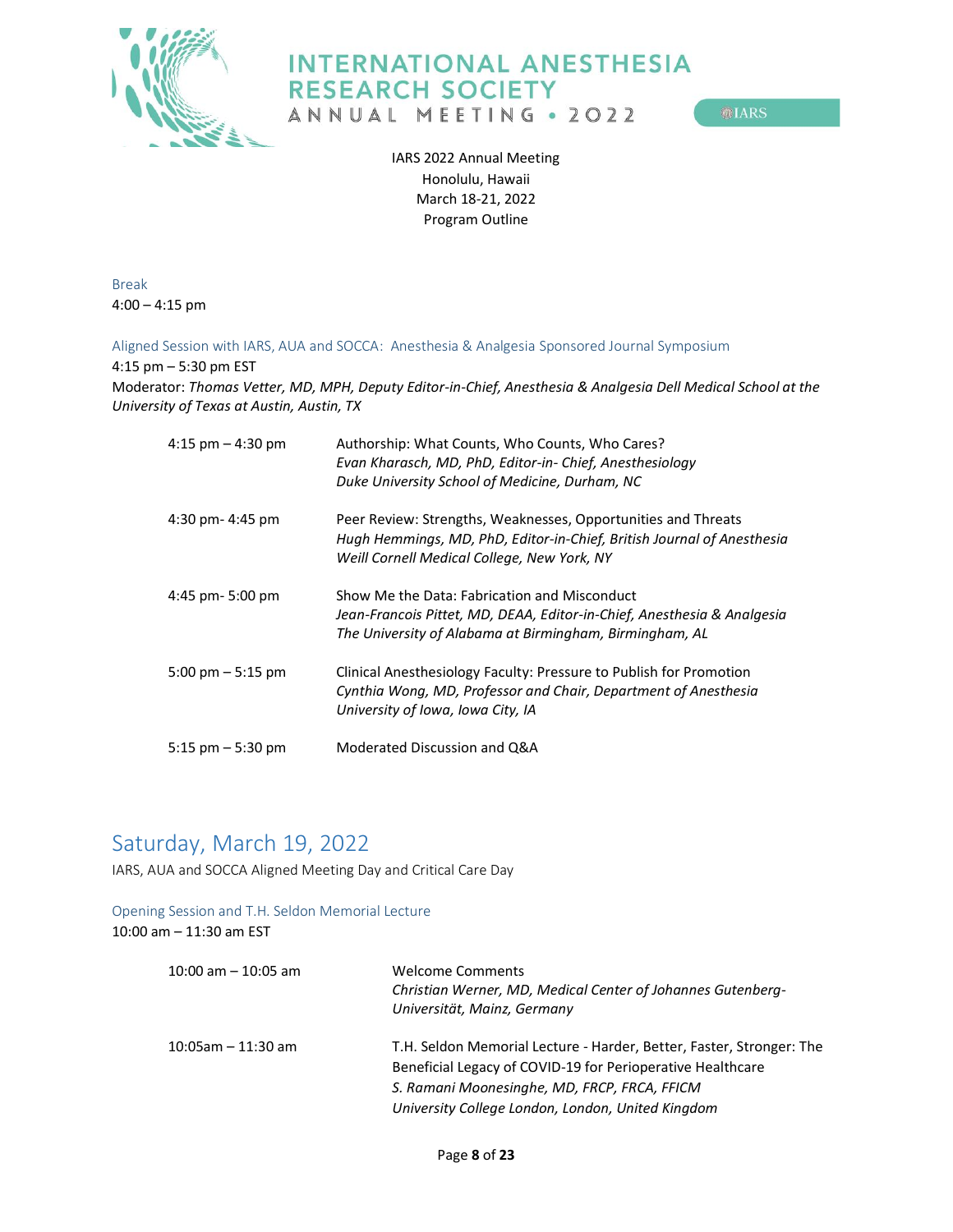

**OLARS** 

IARS 2022 Annual Meeting Honolulu, Hawaii March 18-21, 2022 Program Outline

<span id="page-8-0"></span>Break 11:30 am – 11:45 am EST

<span id="page-8-1"></span>Ticketed Workshop: Enhanced Recovery with Regional Anesthesia: Ultrasound-Guided Interfascial Plane Blocks Workshop

11:45 am – 1:15 pm

*Moderator: Sakura Kinjo, MD, University of California, San Francisco School of Medicine, San Francisco, CA Speakers: Kerstin Kolodzie, MD, PhD, Jean-Louis Horn, MD, Monica Harbell, MD, and Ban Tsui, MD*

#### <span id="page-8-2"></span>Concurrent Sessions

11:45 pm – 12:45 pm EST

<span id="page-8-3"></span>1. SOCCA Session: RCL: Systemic Anticoagulation and ECMO: Conventional versus Contemporary Approach

*Troy Seelhammer, MD, Mayo Clinic, Rochester, MN and Mohammed Hamzah, MD Mayo Clinic, Rochester, MN*

### <span id="page-8-4"></span>2. AUA Session: Does Risk Prediction Improve Patient Outcomes

Moderators: *Joshua Bloomstone, MD, MSc, FASA, Envision Healthcare, Nashville, TN*

| 11:45 am $-$ 12:00 pm                 | Preoperative Risk Assessment: Available Tools<br>S. Ramani Moonesinghe, MD, FRCP, FRCA, FFICM<br>University College London, London, United Kingdom |
|---------------------------------------|----------------------------------------------------------------------------------------------------------------------------------------------------|
| $12:00 \text{ pm} - 12:15 \text{ pm}$ | Does it matter? Use of Individualized vs Population-Based Risk Assessment<br>Tools<br>S. Ramani Moonesinghe, MD, FRCP, FRCA, FFICM                 |
|                                       | University College London, London, United Kingdom                                                                                                  |
| $12:15$ pm $-12:30$ pm                | SURPAS: Does Surgical Risk Assessment Alter Surgical Decision Making<br>Kamal Maheshwari, MD, MPH                                                  |
|                                       | Cleveland Clinic Foundation, Cleveland, OH                                                                                                         |
| 12:30 pm $-$ 12:45 pm                 | Moderated Discussion and Q&A                                                                                                                       |

### <span id="page-8-5"></span>3. Joint IARS and WFSA Session: Modern Perioperative Concepts in Patients with Cardiovascular **Risk**

Moderators: *Christian Werner, MD, Medical Center of Johannes Gutenberg-Universität, Mainz, Germany*

11:45 am – 12:00 pm Right heart failure – What to do when right is wrong? *Muralidhar Kanchi, MBBS, MD, MBA, Narayana Institute of Cardiac Sciences, NH health city, Bangalore, India*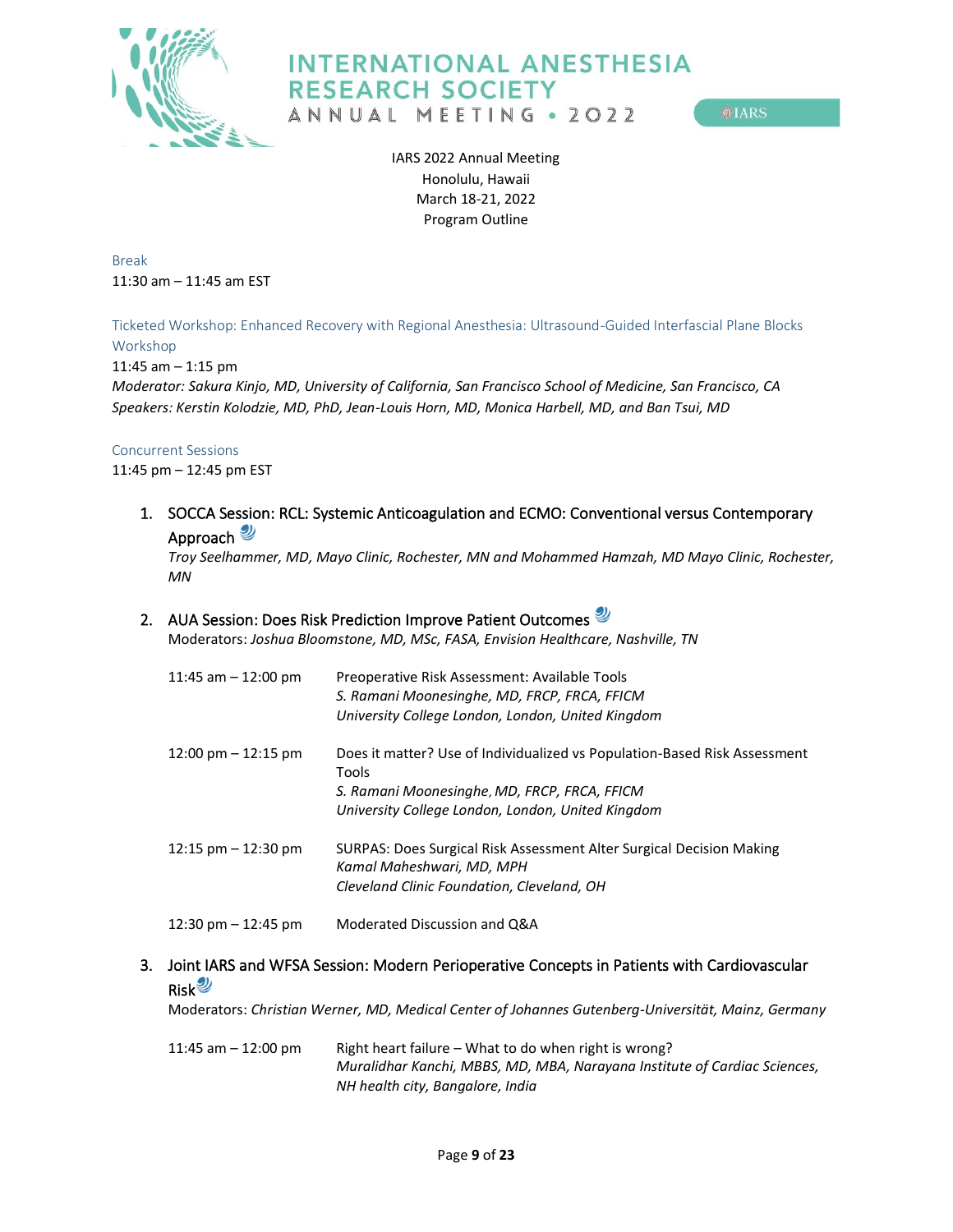

ANNUAL MEETING . 2022

**MIARS** 

IARS 2022 Annual Meeting Honolulu, Hawaii March 18-21, 2022 Program Outline

| $12:00 \text{ pm} - 12:15 \text{pm}$  | The challenges of cardiac anesthesia in a low-resource country $-$ a Ugandan<br>experience<br>Cornelius Sedagire, MBChB, M.Med, FCA (ECSA), Kampala, Uganda |
|---------------------------------------|-------------------------------------------------------------------------------------------------------------------------------------------------------------|
| $12:15$ pm $-12:30$ pm                | Anesthetic considerations in patients undergoing transcatheter valve<br>replacements<br>Vera von Dossow, MD, University Bochum, Bad Oeynhausen, Germany     |
| $12:30 \text{ pm} - 12:45 \text{ pm}$ | Moderated Discussion and Q&A                                                                                                                                |

<span id="page-9-0"></span>4. Debate: Opioid Free Anesthesia for Spine Surgery: Harmful Hoax or Imperative Innovation? Moderator: *Letha Mathews, MD, Vanderbilt University Medical Center, Nashville, TN*

| 11:45 am $-$ 12:00 pm                | Rebecca Rigel Donald, MD<br>Vanderbilt University Medical Center, Nashville, TN        |
|--------------------------------------|----------------------------------------------------------------------------------------|
| $12:00 \text{ pm} - 12:15 \text{pm}$ | Shobana Rajan, MD<br>University of Texas Health Science Center at Houston, Houston, TX |
| $12:15$ pm $-12:30$ pm               | Rebuttals                                                                              |
| 12:30 pm $-$ 12:45 pm                | Q&A                                                                                    |

#### <span id="page-9-1"></span>Open Poster Viewing

12:45 pm – 2:00 pm EST

<span id="page-9-2"></span>Problem-Based Learning Discussions

1:00 pm – 2:00 pm

### <span id="page-9-3"></span>1. The Nut and Bolts of TEVAR

*Hooman Heravi, M.D., UT Southwestern Medical Center, University Park, TX*

<span id="page-9-4"></span>2. "Why Is the Arm Still Numb?" What I Should Know and Do About Peripheral Nerve Injury (PNI) After Regional Anesthesia

*Matthias Behrends, MD, University of California San Francisco, San Francisco, CA and Claas Siegmueller, MD, PhD, MBA, University of California San Francisco, San Francisco, CA*

<span id="page-9-5"></span>*3.* How to Start and Conduct a Research Project in an Academic Anesthesia Program *Galina Leyvi, MD, Albert Einstein College of Medicine, Bronx, NY*

<span id="page-9-6"></span>Concurrent Sessions 2:00 pm – 3:00 pm EST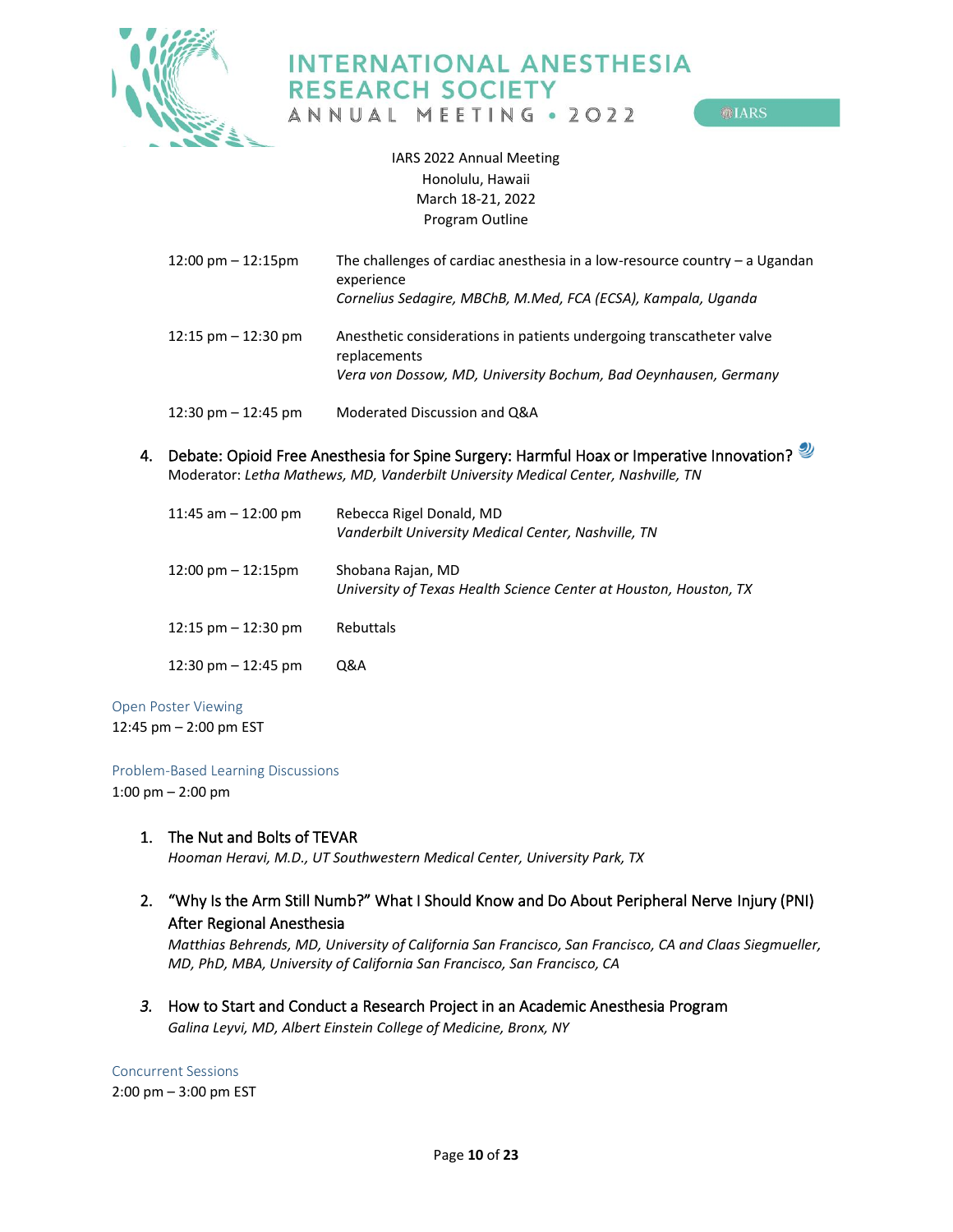

**MIARS** 

IARS 2022 Annual Meeting Honolulu, Hawaii March 18-21, 2022 Program Outline

<span id="page-10-0"></span>1. AUA Session: Intraoperative Oxygen Administration, Mechanisms, and Outcomes - The Perioperative Sweet Spot?

Moderator*: Ines Koerner, MD, PhD, Oregon Health & Science University, Portland, OR* 

| $2:00 \text{ pm} - 2:15 \text{ pm}$ | Practice Patterns of Intraoperative Oxygen Administration<br>Frederic (Josh) Billings, MD, MSc<br>Vanderbilt University Medical Center, Nashville, TN |
|-------------------------------------|-------------------------------------------------------------------------------------------------------------------------------------------------------|
| $2:15$ pm $-2:30$ pm                | Role of Hypoxia-Inducible Transcription Factors During Hepatic Injury<br>Cynthia Ju, PhD<br>University of Texas at Houston, Houston, TX               |
| $2:30 \text{ pm} - 2:45 \text{ pm}$ | Friend or Foe: The Clinical Evidence for Oxygen<br>Shahzad Shaefi, MD, MPH<br>Beth Israel Deaconess Medical Center, Boston, MA                        |
| $2:45 \text{pm} - 3:00 \text{pm}$   | Moderated Discussion and Q&A                                                                                                                          |

### <span id="page-10-1"></span>2. SOCCA Session: Panel: Evidence-Based Emergency Airway Management: Past the Tipping Point? رك

*Moderator: Craig Jabaley, MD, Emory University, Atlanta, GA*

| $2:00 \text{ pm} - 2:15 \text{ pm}$ | Emergency Airway Management: Why Aren't Outcomes Improving?<br>Mary Jarzebowski, MD<br>VA Ann Arbor Healthcare System, Ann Arbor, MI |
|-------------------------------------|--------------------------------------------------------------------------------------------------------------------------------------|
| $2:15$ pm $-2:30$ pm                | Beating the Clock: How to Extend Apnea Time in Critically Ill Patients<br>Rachel Kadar, MD                                           |
|                                     | McGaw Medical Center of Northwestern University, Chicago, IL                                                                         |
| $2:30 \text{ pm} - 2:45 \text{ pm}$ | Resuscitation Before Intubation: Getting Ahead of the Curve<br>Ravindra Gupta, MD                                                    |
|                                     | Northwestern University, McGaw Medical Center, Chicago, IL                                                                           |
| $2:45$ pm $-3:00$ pm                | Moderated Discussion and Q&A                                                                                                         |

## <span id="page-10-2"></span>3. Campfire Session: Medication Errors: Learn from the Experts and Learn from Each Other. Together We Can Solve This Problem

Moderator: *Jake Abernathy, MD, Johns Hopkins Hospital, Baltimore, MD*

*Ken Catchpole, PhD Medical University of South Carolina, Charleston, SC*

*Karen Nanji, MD, PhD*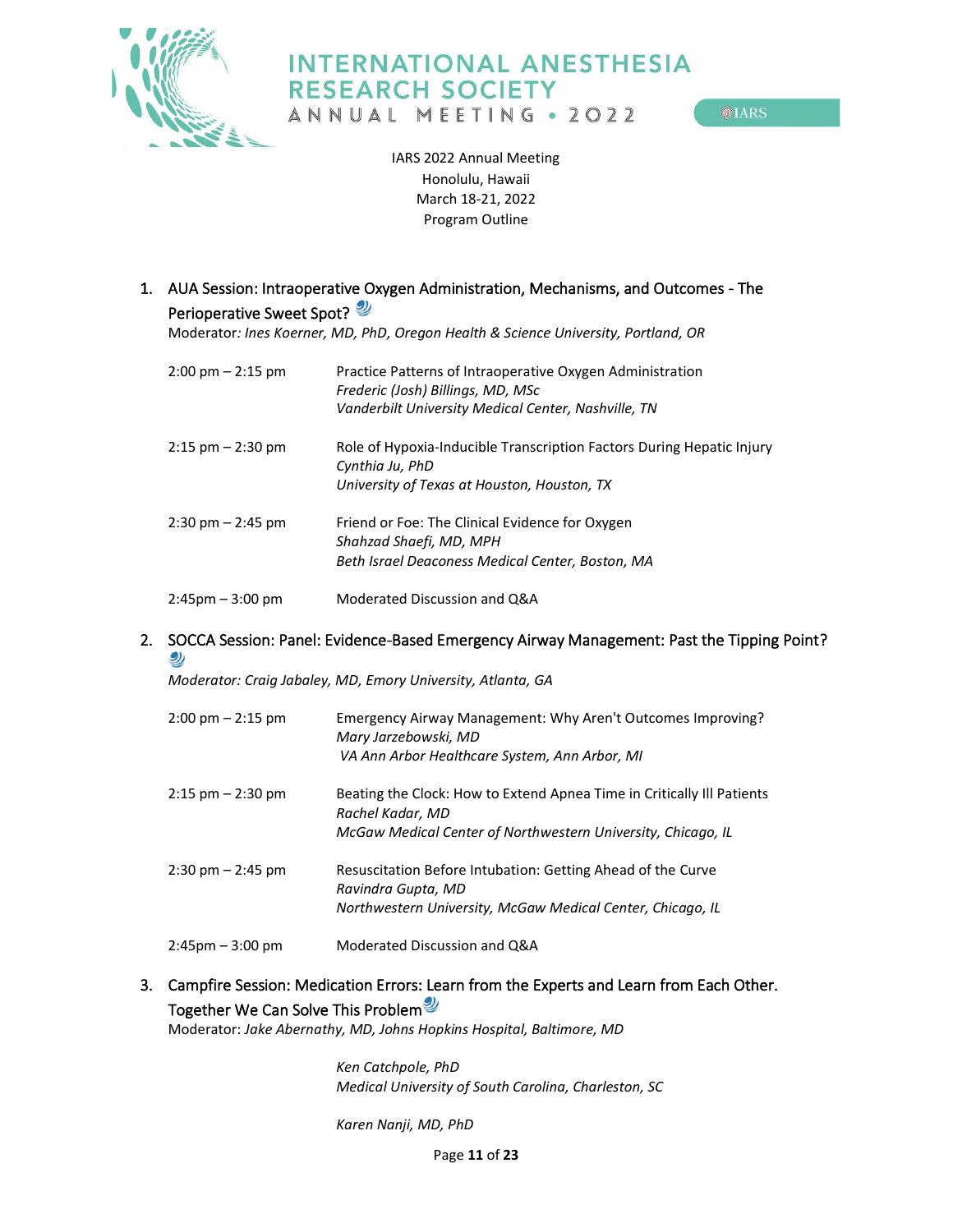

ANNUAL MEETING . 2022

**OLIARS** 

IARS 2022 Annual Meeting Honolulu, Hawaii March 18-21, 2022 Program Outline

*Massachusetts General Hospital, Boston, MA*

*Joyce Wahr, MD, FAHA University of Minnesota Medical School, Minneapolis, MN*

<span id="page-11-0"></span>4. Novel Approaches to Elucidate the Pathophysiology of Perioperative Neurocognitive Disorders

Moderator: *Miles Berger, MD, PhD, Duke University Medical Center, Durham, NC*

| $2:00 \text{ pm} - 2:15 \text{ pm}$ | Molecular Mechanisms of Circadian Rhythm Disruptions in Delirium<br>S Kendall Smith, MD, PhD<br>Washington University School of Medicine in St. Louis, St. Louis. MS           |
|-------------------------------------|--------------------------------------------------------------------------------------------------------------------------------------------------------------------------------|
| $2:15$ pm $-2:30$ pm                | Over-caffeinated: The role of caffeine in boosting Neural Criticality to Reduce<br>Delirium Risk<br>Phillip Vlisides, MD<br>University of Michigan Medicine, Ann Arbor, MI     |
| $2:30 \text{ pm} - 2:45 \text{ pm}$ | A Show about Nothing: The role of altered Default Mode Network Activity and<br>Connectivity in Delirium<br>Miles Berger, MD, PhD<br>Duke University Medical Center, Durham, NC |
| $2:45 \text{pm} - 3:00 \text{pm}$   | Moderated Discussion and Q&A                                                                                                                                                   |

<span id="page-11-1"></span>Break 3:00 pm – 3:15 pm EST

<span id="page-11-2"></span>International Science Symposium: Space Medicine

3:15 pm – 4:45 pm EST *Moderators: Beverley A. Orser MD, PhD, FRCPC, FCAHS, FRSC, University of Toronto, Toronto, Canada and Michael Avidan, MBBCh, Washington University in St. Louis, St. Louis, MO*

| $3:15$ pm $-4:00$ pm                | Summary                                                                                                                                              |
|-------------------------------------|------------------------------------------------------------------------------------------------------------------------------------------------------|
| $3:15$ pm $-3:30$ pm                | James P. Bagian, MD, PE, FAsMA<br>Professor, Anesthesiology, Industrial and Operations Engineering, Aerospace<br>Engineering, University of Michigan |
| $3:30 \text{ pm} - 3:45 \text{ pm}$ | JD Polk, DO, MS, MMM, CPE, FACOEP, FAsMA<br>Chief Health and Medical Officer, National Aeronautics and Space<br>Administration (NASA)                |
| $3:45$ pm $-4:00$ pm                | Joan Saary, MD, PhD, FRCPC, FACOEM, FAsMA                                                                                                            |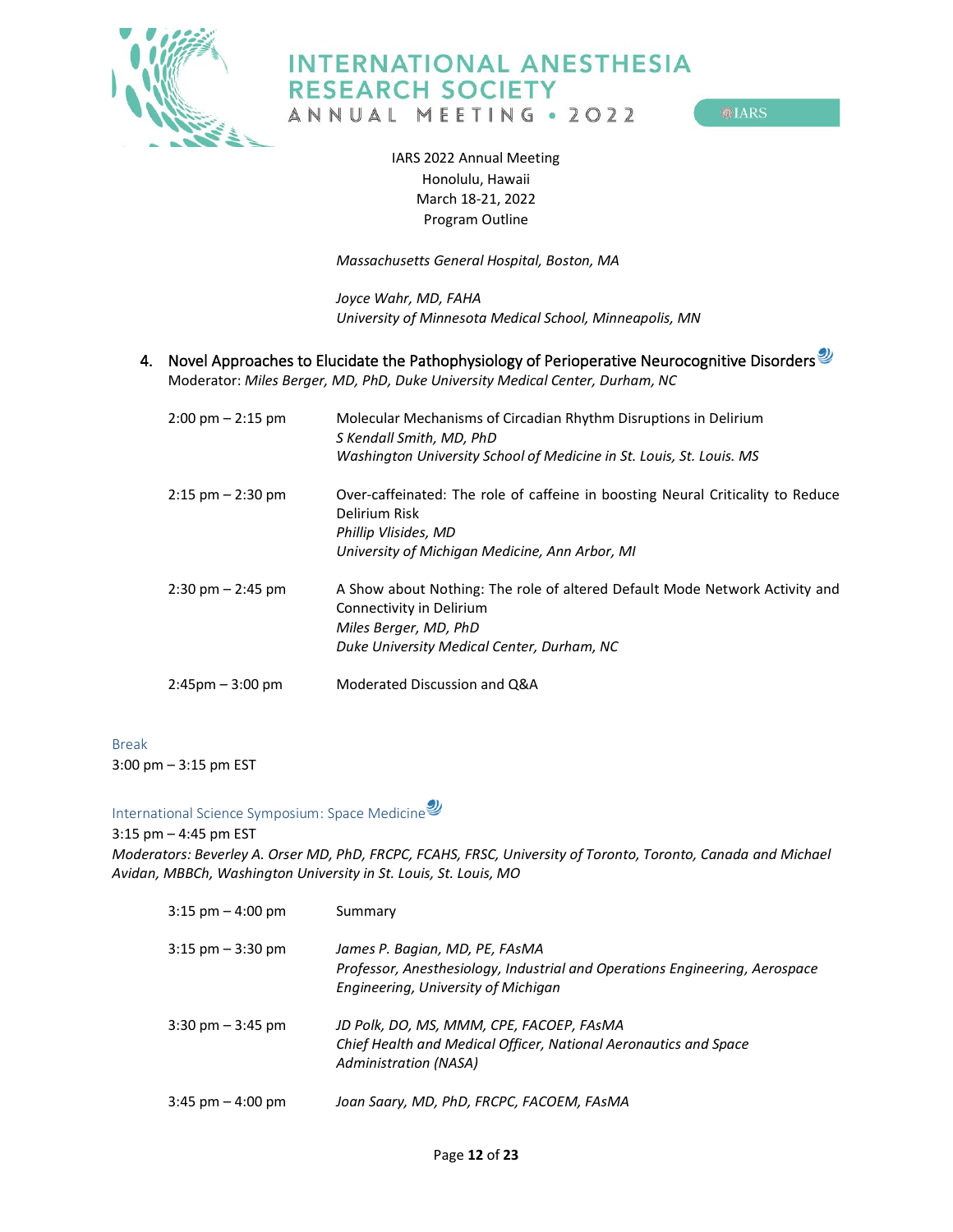

**MIARS** 

IARS 2022 Annual Meeting Honolulu, Hawaii March 18-21, 2022 Program Outline

*Director, Division of Occupational Medicine and Associate Professor, Department of Medicine, University of Toronto, Consultant to Royal Canadian Air Force/Canadian Forces Environmental Medicine Establishment and the [Canadian Space Agency](https://linkprotect.cudasvc.com/url?a=http%3a%2f%2fwww.asc-csa.gc.ca%2feng%2fDefault.asp&c=E,1,ThD6-Jm3bLhcMds3rfL_s475wgra8DDAEM9IsZ9-Yo7srUE22ErMiRAiWP-KAlFx-thi1l7U0hI-PA_wmMgoo2YOTKeGQswVKOH6PFKovO101QYoIiLG&typo=1)*

4:00 pm – 4:45 pm Panel Discussion and Q&A

<span id="page-12-0"></span>Open Poster Viewing 4:45 pm – 5:45 pm EST

<span id="page-12-1"></span>Ticketed Workshop: Clinical Use of Transgastric Abdominal Ultrasound (TGAUS) 4:45 pm – 6:45 pm *Moderator: John Klick, MD, FCCP, FASE, FCCM Speakers: Andre Denault, MD, PhD, Michael Roberts, DO, FASE, Anita Malhotra, MD, Georges Desjardins, MD* 

<span id="page-12-2"></span>Problem-Based Learning Discussions 4:45 pm – 5:45 pm

- <span id="page-12-3"></span>1. Peripartum Cardiomyopathy- Management in Critical Care and Perioperative Setting *Ioannis (Yanni) Angelidis, MD, MSPH, University of Chicago, Prizker School of Medicine, Chicago, IL*
- <span id="page-12-4"></span>2. Problem-Based Learning Discussion: Anesthetic Considerations in HELLP Syndrome Complicated with Subcapsular Liver Hematoma

*Heidi Saxton, MD, University of Minnesota, Minneapolis, MN and Monica Lupei, MD, University of Minnesota, Minneapolis, MN*

<span id="page-12-5"></span>Concurrent Sessions 5:45 pm – 6:45 pm EST

> <span id="page-12-6"></span>1. Dying in Childbirth: Improving Maternal Health and Safety by Advancing Peripartum Moderator: *Lisa M Leffert, MD, Yale University, New Haven, CT*

| 5:45 pm $-$ 5:55 pm                 | Maternal Mortality: Modern Trends and Opportunities<br>Lisa M Leffert, MD<br>Yale University, New Haven, CT                                                                           |
|-------------------------------------|---------------------------------------------------------------------------------------------------------------------------------------------------------------------------------------|
| 5:55 pm $-6:05$ pm                  | Advances in Postpartum Hemorrhage: Prevention and Treatment<br>Alexander J Butwick, MBBS, FRCA, MS<br>Stanford University School of Medicine, Stanford, CA                            |
| $6:05 \text{ pm} - 6:20 \text{ pm}$ | Innovations in Maternal Mental Health and Pain Management in Special<br>Populations<br>Grace Lim, MD, MSc<br>Univeristy of Pittsburgh Medical Center, Pittsburgh, PA<br>Page 13 of 23 |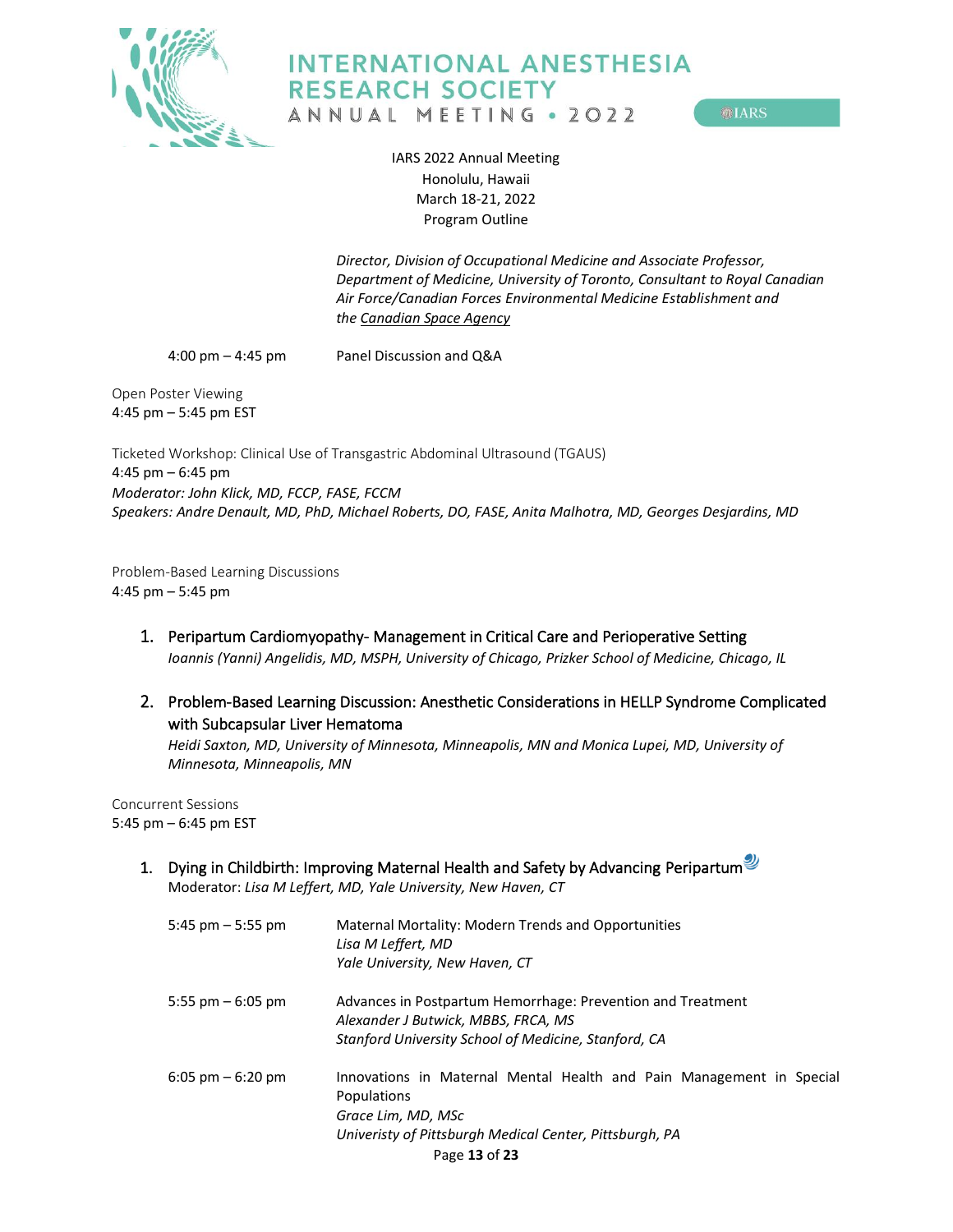

**MIARS** 

IARS 2022 Annual Meeting Honolulu, Hawaii March 18-21, 2022 Program Outline

6:20 pm- 6:35 pm Improving Cardiac Outcomes in Pregnancy by Optimizing Anesthesia and Perioperative Care *Marie-Louise Meng, M.D. Duke University, Raleigh, NC*

6:35 pm – 6:45 pm Moderated Discussion and Q&A

## <span id="page-13-0"></span>2. The Importance of Cultural Competency in Critical Care

Moderator: *Babar Fiza, MD, Emory University, Atlanta, GA*

| 5:45 pm $-6:00$ pm                  | How Cultural Competency Improves Critical Care<br>Vivek Moitra. MD<br>Columbia University Medical Center, New York, NY                                                             |
|-------------------------------------|------------------------------------------------------------------------------------------------------------------------------------------------------------------------------------|
| $6:00 \text{ pm} - 6:15 \text{ pm}$ | Specific Situations in which Cultural Competency can Prevent Conflict in the ICU<br>Linda Liu, MD<br>University of California, San Francisco School of Medicine, San Francisco, CA |
|                                     |                                                                                                                                                                                    |
| $6:15$ pm $-6:30$ pm                | Teaching Cultural Competency to Critical Care and Anesthesiology Residents,<br>Fellows, and Attendings<br>Ebony Hilton, MD<br>University of Virginia, Charlottesville, VA          |
| $6:30 \text{ pm} - 6:45 \text{ pm}$ | Moderated Discussion and Q&A                                                                                                                                                       |

## <span id="page-13-1"></span>3. Patient and Family Centered Care to Achieve Equitable Outcomes in Pediatric Anesthesia (cosponsored by the Society for Pediatric Anesthesia)<sup>9</sup>

Moderator: *Nathalia Jimenez, MD, MPH, Seattle Children's Hospital, Seattle, WA*

| 5:45 pm $-6:00$ pm                  | Addressing Disparities in Pediatric Perioperative Care Through Patient and<br>Family Centered Care.<br>Nathalia Jimenez, MD, MPH<br>Seattle Children's Hospital, Seattle, WA     |
|-------------------------------------|----------------------------------------------------------------------------------------------------------------------------------------------------------------------------------|
| $6:00 \text{ pm} - 6:15 \text{ pm}$ | Racial and Ethnic Disparity in Pediatric Surgical Outcome: Desperate Urgency for<br>Action.<br>Olubukola Nafiu, M.D., FRCA, M.S.<br>Nationwide Children's Hospital, Columbus, OH |
| $6:15$ pm $-6:30$ pm                | Perioperative Gender-Affirming Care for Transgender and Gender-Diverse<br>Youth.<br>Travis L Reece-Nguyen, MD, MPH, FAAP<br>Stanford, Palo Alto, CA                              |
| $6:30 \text{ pm} - 6:45 \text{ pm}$ | Moderated Discussion and Q&A                                                                                                                                                     |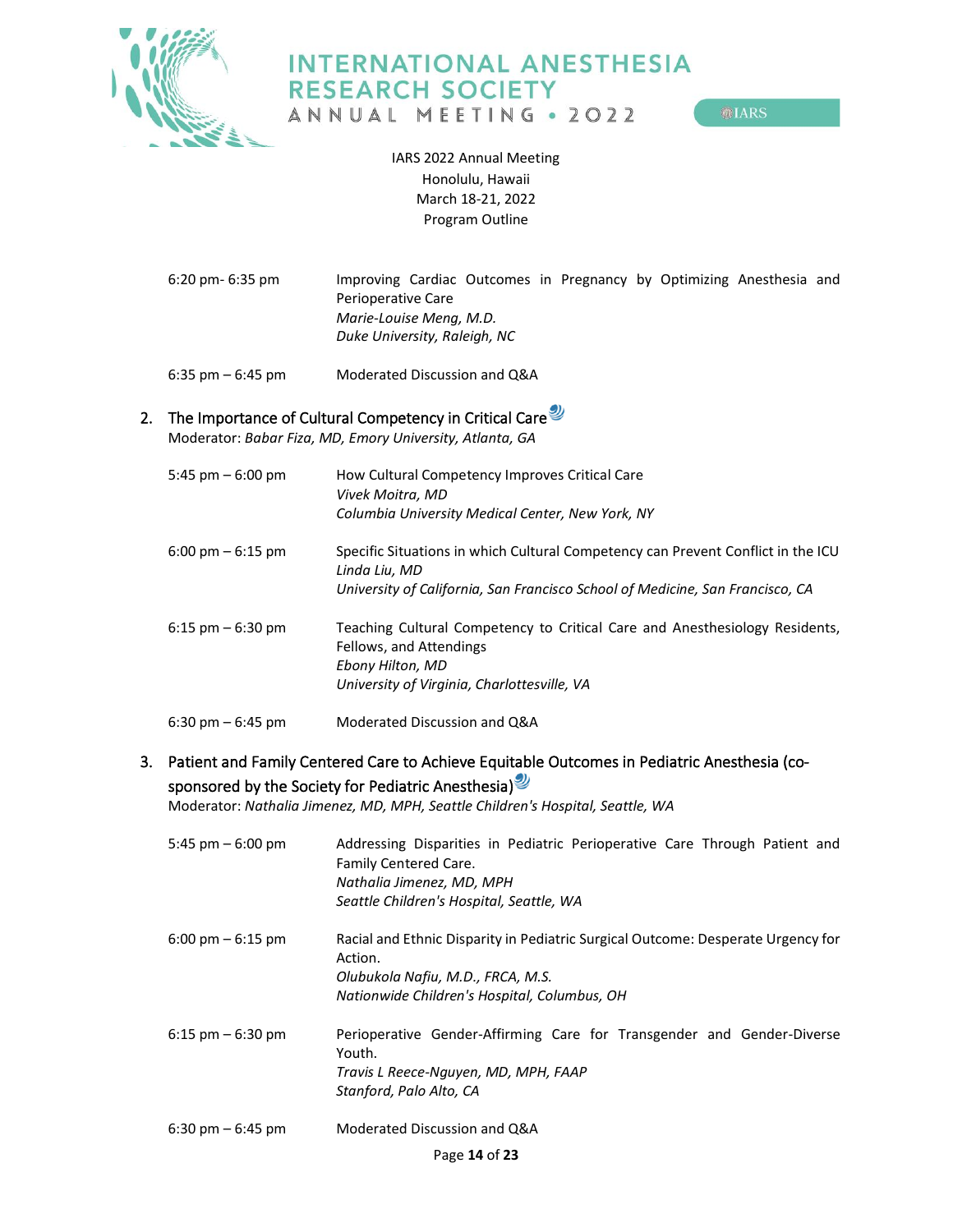

**OLARS** 

IARS 2022 Annual Meeting Honolulu, Hawaii March 18-21, 2022 Program Outline

<span id="page-14-0"></span>4. Climbing the Leadership Ladder: How to Navigate Generational Divide and Build Lasting Teams! Moderator: *Jeffrey Berger, MD, MBA, The George Washington University School of Medicine and Health Sciences, Washington, DC*

| 5:45 pm $-$ 5:49 pm  | Welcome & Introductions: "Generations Defined"<br>Jeffrey Berger, MD, MBA<br>The George Washington University School of Medicine and Health Sciences,<br>Washington, DC |
|----------------------|-------------------------------------------------------------------------------------------------------------------------------------------------------------------------|
| 5:49 pm $-$ 5:58 pm  | Managing Up: The Revered Baby Boomers<br>Mary J Njoku, MD<br>University of Maryland School of Medicine, Baltimore, MD                                                   |
| 5:58 pm $-6:07$ pm   | Managing Laterally: Middle Ground Gen Xers<br>Maya Hastie, MD<br>Columbia University Irving Medical Center, New York, NY                                                |
| $6:07$ pm $-6:16$ pm | Managing Down: Infamous Millennials<br>Mada F Helou, MD<br>University Hospitals at Case Medical Center, Cleveland, OH                                                   |
| $6:16$ pm $-6:25$ pm | Overcoming the Sticking Points: Meeting the Challenges of a Multigenerational<br>Workforce<br>Elizabeth Duggan                                                          |
| 6:25 pm $-$ 6:45 pm  | Moderated Discussion and Q&A                                                                                                                                            |

<span id="page-14-1"></span>5. Preventing Chronic Postsurgical Pain and Opioid Use: From Mechanistic Basis Under the Biopsychosocial Model to Practical Preoperative Assessment, Phenotyping, and Intervention<sup>2</sup> Moderator: *Kristin L Schreiber, MD, PhD, Brigham and Women's Hospital; Harvard Medical School, Boston, MA*

| 5:45 pm - 5:57 pm    | Biopsychosocial Model of Pain and Phenotypic Assessment<br>Kristin L Schreiber, MD, PhD<br>Brigham and Women's Hospital; Harvard Medical School, Boston, MA |
|----------------------|-------------------------------------------------------------------------------------------------------------------------------------------------------------|
| 5:57 pm $-6:09$ pm   | Mechanisms of Centralized Postsurgical Pain<br>Andrea Nicol, MD, MSc, FASA<br>University of Kansas Medical Center, Kansas City, KS                          |
| $6:09$ pm $-6:21$ pm | <b>Pragmatic Preoperative Assessment</b><br>Jeanna D Blitz, MD<br>Duke University School of Medicine, Durham, NC                                            |
| $6:21$ pm $-6:33$ pm | Assessment and Prevention of Persistent Opioid Use after Surgery                                                                                            |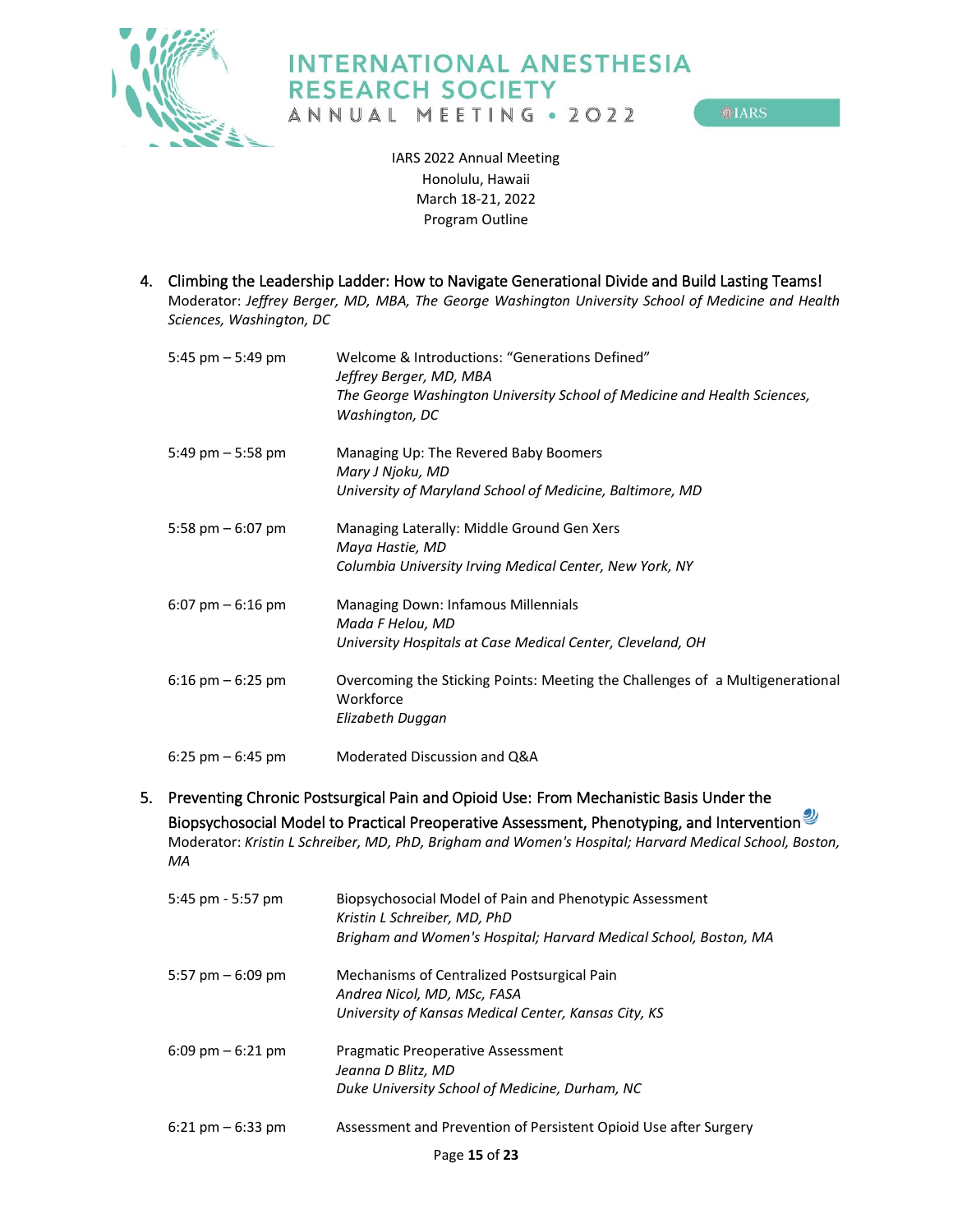

**OLARS** 

IARS 2022 Annual Meeting Honolulu, Hawaii March 18-21, 2022 Program Outline

*Jennifer Hah, MD, MS Stanford University, Stanford, CA*

6:33 pm – 6:45 pm Moderated Discussion and Q&A

## <span id="page-15-0"></span>Sunday, March 20, 2022

<span id="page-15-1"></span>Concurrent Sessions 10:00 am – 11:00 am EST

### <span id="page-15-2"></span>1. Exploring Clinical Dogma with the "Depth of Anesthesia" Podcast Team

| 10:00 am - 10:20 am | David Hao, MD, Massachusetts General Hospital, Boston, MA                      |
|---------------------|--------------------------------------------------------------------------------|
| 10:20 am - 10:40 am | Daniel Saddawi-Konefka, MD, MBA, Massachusetts General Hospital, Boston,<br>МA |
| 10:40 am – 11:00 am | Moderated Discussion and Q&A                                                   |

<span id="page-15-3"></span>2. Campfire Session**:** The Intersectionality of Underrepresented Minority (URM) Chairwomen in Medicine- Debunking the Myths and Stating the Facts Co-sponsored by the ASA Committee on Professional Diversity

Moderator: *Tracey Straker, MD, MS, MPH, CBA, FASA, Montefiore Medical Center, Bronx, NY*

*Karen E. Gibbs, MD Bridgeport Hospital at Yale, Bridgeport, CT*

*Alice Coombs, MD Virginia Commonwealth University, Richmond, VA*

Moderated Discussion and Q&A

**Campfire Session:** Begins like a traditional panel with speakers presenting an idea at the front of the room to the group. After 15-20 minutes, the focus shifts to the audience, who will generate most of the discussion and knowledge-sharing. Speakers become the facilitators, allowing the audience to drive learning.

<span id="page-15-5"></span><span id="page-15-4"></span>3. Current Trends and Controversies in Pediatric Anesthesiology (*Co-Sponsored by the* 

*European Society for Paediatric Anaesthesiology)* 

Moderator: *Laszlo Vutskits, MD, PhD, University Hospitals of Geneva, Geneva, Switzerland*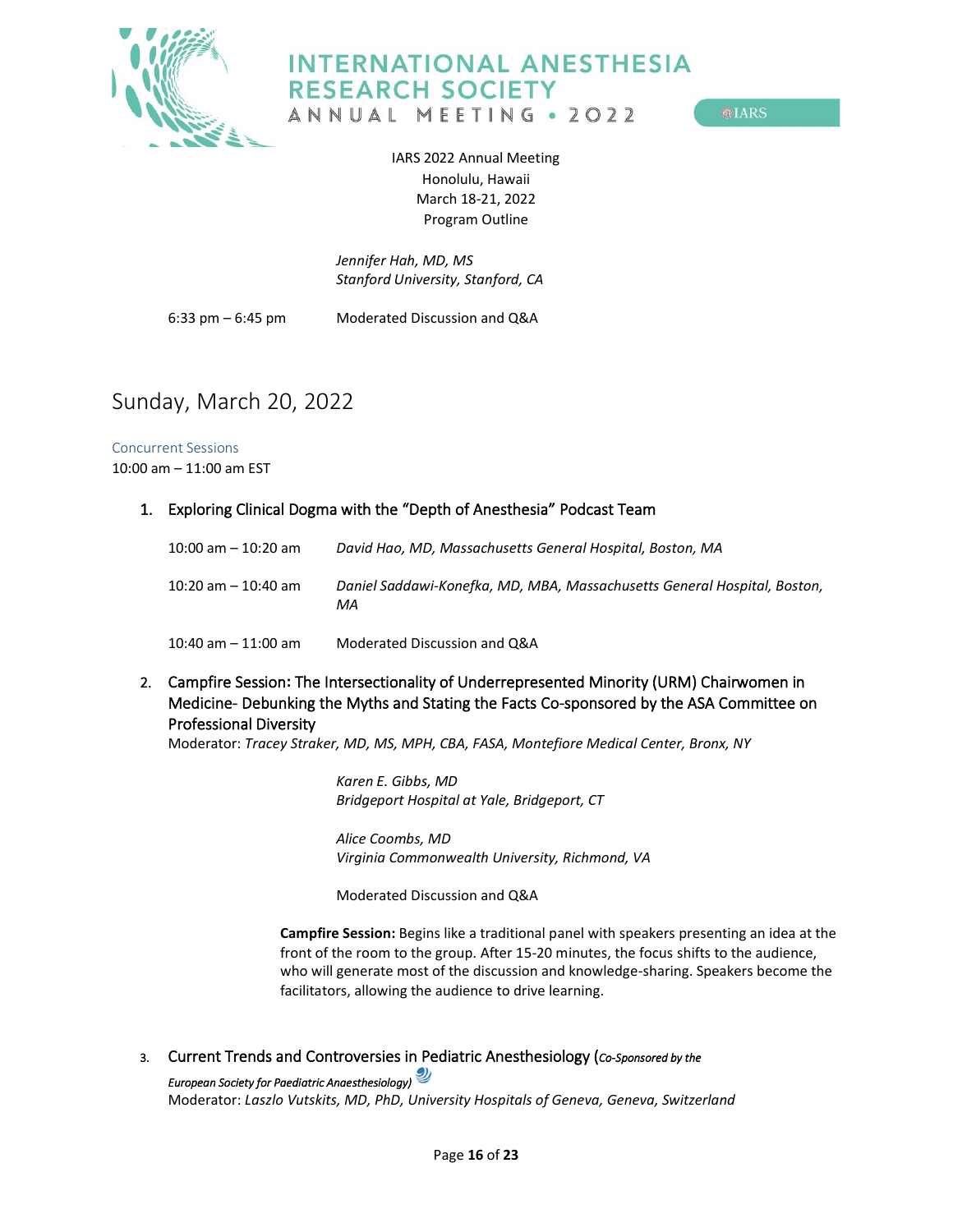

ANNUAL MEETING . 2022

**OLARS** 

IARS 2022 Annual Meeting Honolulu, Hawaii March 18-21, 2022 Program Outline

| $10:00$ am $-10:12$ am  | Pediatric Procedural Sedation and Analgesia: How to Overcome the Barriers for<br>a Safe Performance?<br>Nadia Nadafi, MD<br>University Hospital of Brussels, Brussels, Belgium |
|-------------------------|--------------------------------------------------------------------------------------------------------------------------------------------------------------------------------|
|                         |                                                                                                                                                                                |
| $10:12$ am $-10:24$ am  | Blood Pressure In The Very Young: What Are The Limits?                                                                                                                         |
|                         | Jurgen de Graaff, MD, PhD                                                                                                                                                      |
|                         | ErasmusMC Sophia Children, Äôs Hospital, Rotterdam, Netherlands                                                                                                                |
| $10:24$ am $-10:36$ am  | Regional Anesthesia Techniques In Pediatric and Neonatal Surgery<br>Michael Brackhahn, MHBA                                                                                    |
|                         | Kinder- und Jugendkrankenhaus, Hannover, Germany                                                                                                                               |
|                         |                                                                                                                                                                                |
| $10:36$ am $- 10:48$ am | Pediatric Preoperative Fasting Guidelines: Need For A Change?                                                                                                                  |
|                         | Laszlo Vutskits, MD, PhD                                                                                                                                                       |
|                         | University Hospitals of Geneva, Geneva, Switzerland                                                                                                                            |
| 10:48 am $-$ 11:00 am   | Moderated Discussion and Q&A                                                                                                                                                   |

# <span id="page-16-0"></span>4. What's New in Airway Management

Moderator: *Narasimhan Jagannathan, MD, Children's Hospital of Chicago, Chicago, IL*

| $10:00$ am $-10:12$ am  | What's new in Pediatric Airway Management<br>Narasimhan Jagannathan, MD<br>Children's Hospital of Chicago, Chicago, IL                                          |
|-------------------------|-----------------------------------------------------------------------------------------------------------------------------------------------------------------|
| $10:12$ am $-10:24$ am  | Should the Difficult Airway Patient Be managed In the Outpatient Surgical<br>Center?<br>Lorraine Folley, MD, MBA<br>Shields Medford Surgical Center, Boston, MA |
| $10:24$ am $- 10:36$ am | Use of First Generation Or Second Gneration SGA: Does It Matter Which One?<br>Ellen O'Sullivan, MD<br>St James Hospital, Dublin, Ireland                        |
| $10:36$ am $- 10:48$ am | The Role of Airway Leads and Airway Teams<br>Paul A Baker, MBChB MD FANZCA<br>University of Auckland, Auckland, New Zealand                                     |
| $10:48$ am $-11:00$ am  | Moderated Discussion and Q&A                                                                                                                                    |

## <span id="page-16-1"></span>**5.** Ted Talk: Capacity Building versus Short Term Medical Mission Trips

*Janey Phelps, MD UNC Children's Hospital, Chapel Hill, NC*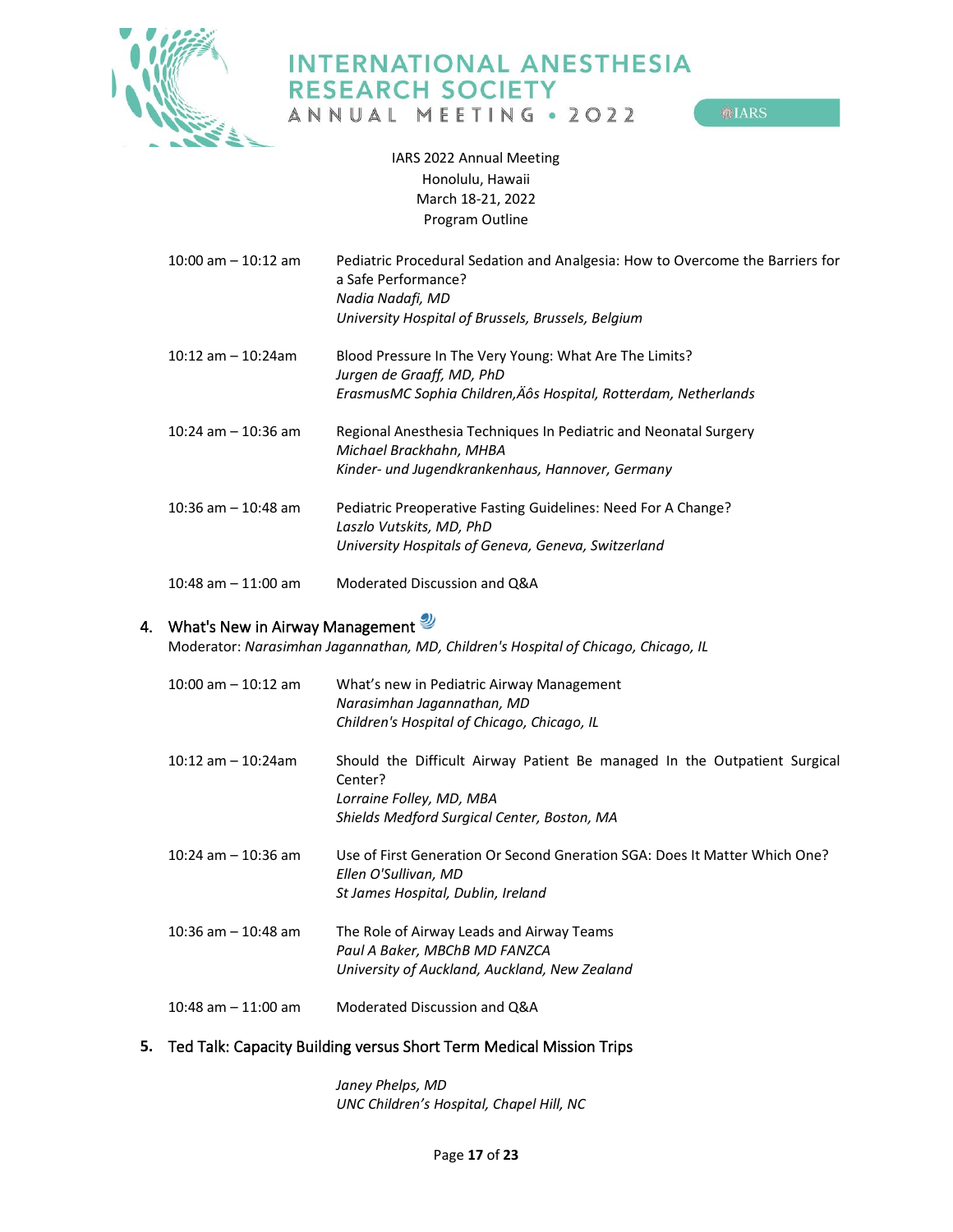

**OLARS** 

IARS 2022 Annual Meeting Honolulu, Hawaii March 18-21, 2022 Program Outline

<span id="page-17-0"></span>Break 11:00 am – 11:15 am EST

<span id="page-17-1"></span>Kosaka Best Abstracts Awards Session 11:15 am – 1:15 pm EST *Moderators: Max Kelz, MD, PhD, Perelman School of Medicine, University of Pennsylvania, Philadelphia, PA and Y.S. Prakash, MD, PhD, Mayo Clinic College of Medicine and Science, Rochester, MN*

11:15 am – 11:20 am Introduction

### <span id="page-17-2"></span>**Top Basic Science Presentations**

<span id="page-17-4"></span><span id="page-17-3"></span>

| 11:20 am $-$ 11:28 am                      | Glutamatergic and Adrenergic Neurons Mediate Alpha-2-Agonist-<br>Induced Sedation and Hypnosis in Mice<br>Andrew McKinstry-Wu, Perelman School of Medicine, University of<br>Pennsylvania                                           |
|--------------------------------------------|-------------------------------------------------------------------------------------------------------------------------------------------------------------------------------------------------------------------------------------|
| 11:28 am $-$ 11:36 am                      | Ketamine Mitigates Sevoflurane-Induced Persistent Memory Deficits<br>and Prevents Increased Activity of GABAA Receptors in Mice<br>Dian-Shi Wang, University of Toronto                                                             |
| <b>Top Clinical Research Presentations</b> |                                                                                                                                                                                                                                     |
| 11:44 am $-$ 11:52 am                      | Incidence and predictors of a same-day case cancellation.<br>Karuna Wongtangman, Montefiore Medical Center                                                                                                                          |
| 11:52 am $-$ 12:00 pm                      | Cognitive and cerebrospinal fluid Alzheimer's Disease biomarker<br>changes over time in older surgical patients and matched nonsurgical<br>controls                                                                                 |
|                                            | Megan Wong, Duke University School of Medicine                                                                                                                                                                                      |
| 12:00 pm- 12:08 pm                         | Development and Validation of Machine Learning Model to Predict<br>Postoperative, Post-Discharge Opioids Refills as a Screening Tool for<br>Referral to a Transitional Pain Service Clinic.<br>Andrew Bishara, UCSF                 |
| <b>Top Scholars Presentations</b>          |                                                                                                                                                                                                                                     |
| 12:08 pm $- 12:16$ pm                      | Chemogenetic activation of dopaminergic midbrain neurons<br>accelerates cognitive recovery following dexmedetomidine- but not<br>ketamine-induced loss of consciousness in rats<br>Kathleen Vincent, Massachusetts General Hospital |
| 12:16 pm- 12:20 pm                         | Integrated single-cell and plasma proteomic modeling to predict<br>surgical site complications, a prospective cohort study<br>Amy Tsai, UC Davis School of Medicine                                                                 |
| 12:20 pm - 12:28 pm                        | Phase-Locked Acoustic Stimulation Increases Human Thermal Arousal<br>Thresholds during Dexmedetomidine Sedation<br>Page 18 of 23                                                                                                    |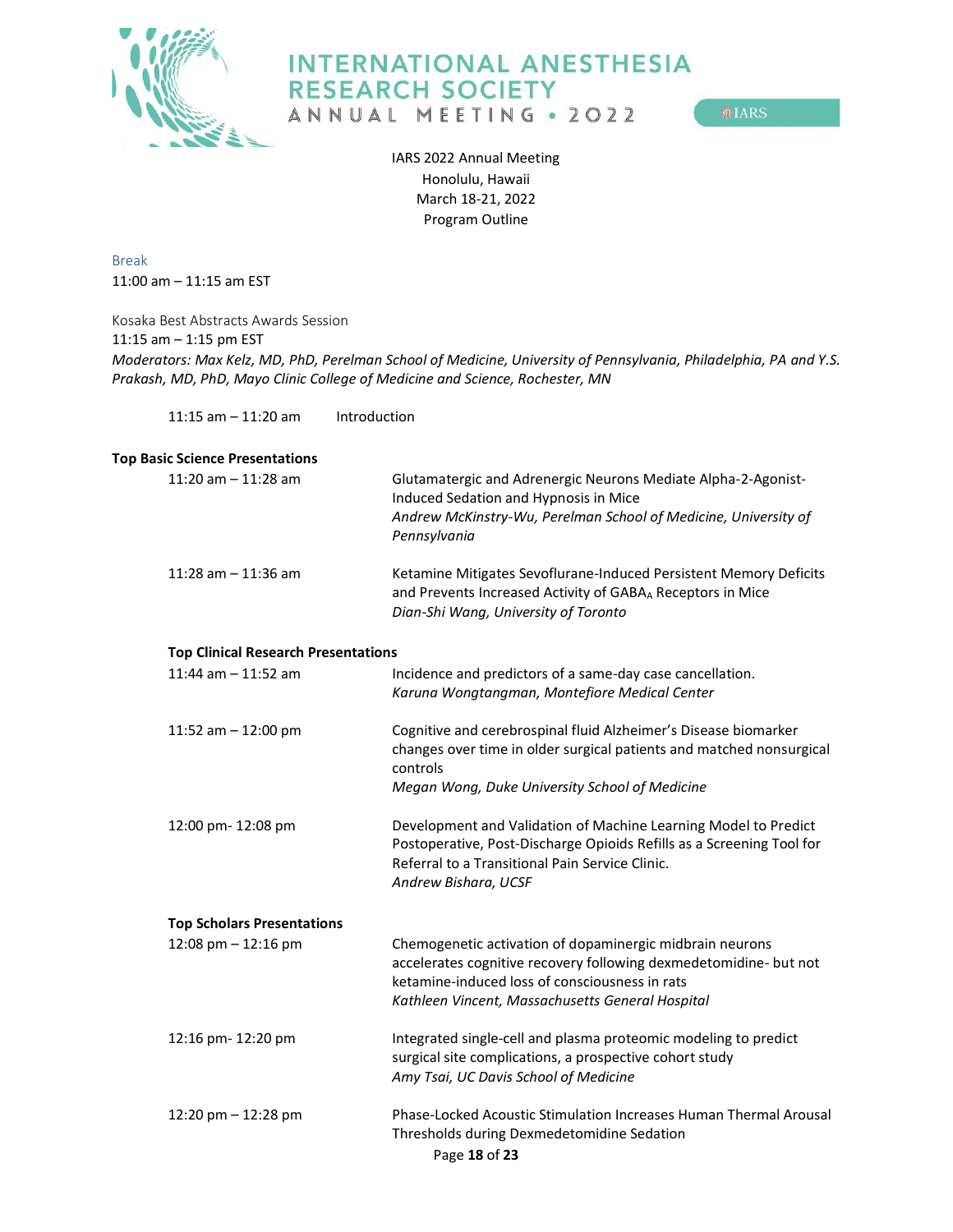

ANNUAL MEETING . 2022

**OLARS** 

IARS 2022 Annual Meeting Honolulu, Hawaii March 18-21, 2022 Program Outline

<span id="page-18-3"></span>*Christian Guay, Washington University School of Medicine in St. Louis*

<span id="page-18-2"></span><span id="page-18-1"></span><span id="page-18-0"></span>

| <b>Top Late-Breaking Presentations</b> |                                                                                              |
|----------------------------------------|----------------------------------------------------------------------------------------------|
| 12:28 pm- 12:36 pm                     | Human Demonstration of a Closed-loop, Wearable Naloxone Injector<br>System                   |
|                                        | Jacob Sunshine, University of Washington School of Medicine, Seattle,<br>WA                  |
| 12:36 pm- 12:44 pm                     | Predictive Model for Myocardial Injury after Non-Cardiac Surgery<br>Using Machine Learning   |
|                                        | Jungchan Park, Samsung Medical Center, Seoul, Korea                                          |
| 12:44 pm- 12:52 pm                     | Variation in postpartum hemorrhage prevalence based on hospital of<br>delivery in California |
|                                        | Rudolph Davis, Stanford University, Stanford CA                                              |
| 12:52 pm- 1:00 pm                      | <b>Judges Deliberate</b>                                                                     |
| $1:00$ pm- $1:15$ pm                   | <b>Winners Announced</b>                                                                     |

<span id="page-18-4"></span>Concurrent Sessions 1:30 pm – 2:30 pm EST

## <span id="page-18-5"></span>1. SmartTots: New Directions in Pediatric Anesthetic Neurotoxicity Research Moderator: Dean Andropoulos, MD

| 1:30 pm $-$ 1:42 pm                 | Novel Neurosteroids<br>Vesna Jevtovic-Todorovic, MD, PhD<br>University of Colorado, Aurora, CO                                                                    |
|-------------------------------------|-------------------------------------------------------------------------------------------------------------------------------------------------------------------|
| 1:42 pm - 1:54 pm                   | Imaging Biomarkers of Anesthetic Exposure in Neonates and Infants<br>Ashok Panigrahy, MD<br>UPMC Children's Hospital of Pittsburgh, Pittsburgh, PA                |
| $1:54$ pm- $2:06$ pm                | Behavioral Phenotype After Anesthetic Exposure in Non-Human Primates<br>Viola Neudecker, MD<br>Columbia University Medical Center, New York, NY                   |
| $2:06$ pm- $2:18$ pm                | Behavioral Phenotype in Clinical Studies of Anesthetic Neurotoxicity<br>Caleb Ing, MD, MS<br>Columbia University College of Physicians and Surgeons, New York, NY |
| $2:18 \text{ pm} - 2:30 \text{ pm}$ | Moderated Discussion and Q&A                                                                                                                                      |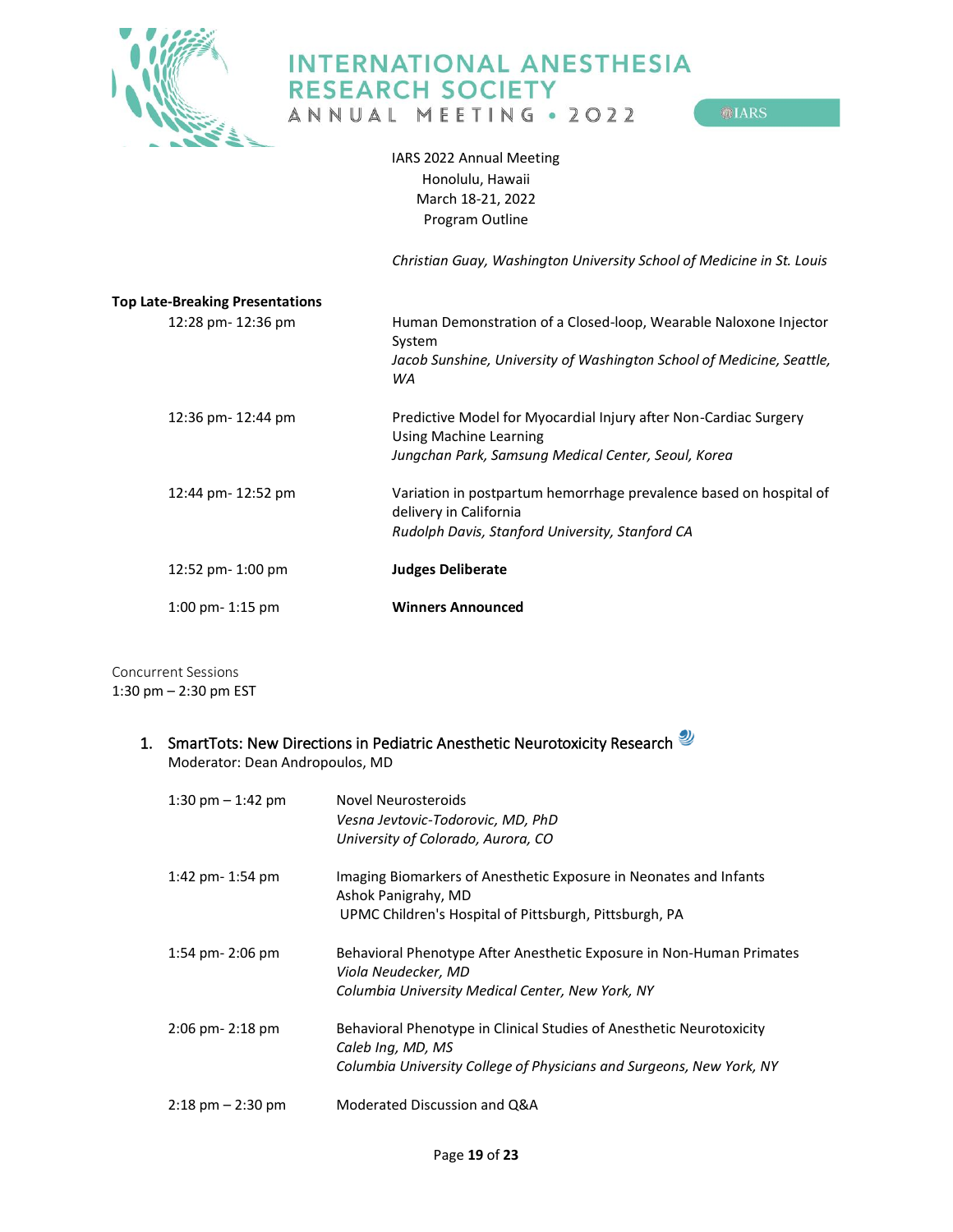



**OLARS** 

IARS 2022 Annual Meeting Honolulu, Hawaii March 18-21, 2022 Program Outline

<span id="page-19-0"></span>**2.** Leading Multi-site Perioperative Clinical Trials: What I Know Now but Wish I Had Known Then Master Tutorial

> *Rebecca Aslakson, MD, PhD, FAAHPM, FCCM Stanford University School of Medicine, Stanford, CA*

*Michael Avidan, MBBCh Washington University in St. Louis, St. Louis, MO*

<span id="page-19-1"></span>3. Innovative Session: Point of Care Ultrasound - Sharing Ideas on How to Overcome Implementation Barriers fishbowl session Moderator: *Tim Tran, MD, University of Colorado, Denver, CO*

> *Sara Nikravan, M.D. Virginia Mason Medical Center, Seattle, WA*

*Nibras Bughrara, MD Albany Medical College, Albany, NY*

*Christine Vo, MD University of Oklahoma, Oklahoma, OK*

*Jay Shen, MD UC Irvine Health, Irvine, CA*

Fishbowl: Four people sit in the center of a circle and discuss a topic. Eight to 10 people should be ready to be "tappers" and take their place and contribute comments and keep conversation going.

<span id="page-19-2"></span>4. Development, Implementation, and Maintenance of Machine Learning Models in Anesthesiology Moderator: *Michael L Burns, MD, PhD, University of Michigan, Ann Arbor, MI*

| 1:30 pm $-$ 1:45 pm  | Getting Started in Machine Learning: Tools of the Trade<br>Hannah Lonsdale, MBChB<br>Johns Hopkins University, St Petersburg, FL                                                                   |
|----------------------|----------------------------------------------------------------------------------------------------------------------------------------------------------------------------------------------------|
| 1:45 pm $-$ 2:00 pm  | Understanding Artificial Intelligence: Building Interpretable Models<br>Parisa Rashidi, PhD<br>University of Florida College of Medicine, Gainesville, FL                                          |
| $2:00$ pm- $2:15$ pm | Putting Models in Motion: The Good, The Bad and the Ugly of Artificial<br>Intelligence Clinical Implementation<br>Jonathan Wanderer, MD<br>Vanderbilt University School of Medicine, Nashville, TN |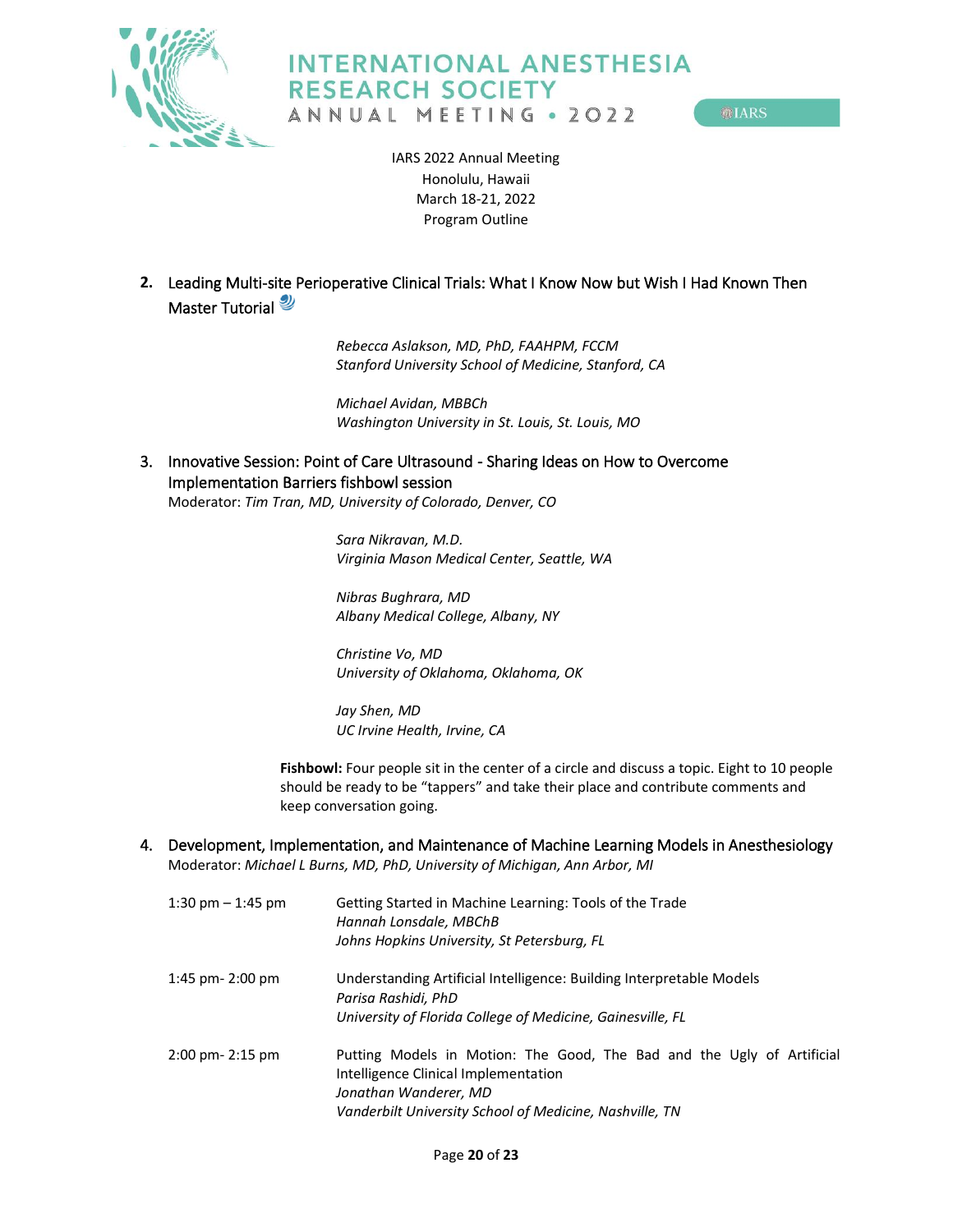

ANNUAL MEETING . 2022

**OLARS** 

IARS 2022 Annual Meeting Honolulu, Hawaii March 18-21, 2022 Program Outline

2:15 pm – 2:30 pm Moderated Discussion and Q&A

## <span id="page-20-0"></span>5. Buprenorphine in the Perioperative Period: Recommendations from the Multi-society Working Group<sup></sup>

Moderator: *Eugene Viscusi, MD, Jefferson University Hospitals, Philadelphia, PA*

| 1:30 pm $-$ 1:45 pm  | Overview of OUD and Need for Treatment Options<br>Eugene Viscusi, MD<br>Jefferson University Hospitals, Philadelphia, PA                                                                       |
|----------------------|------------------------------------------------------------------------------------------------------------------------------------------------------------------------------------------------|
| $1:45$ pm- $2:00$ pm | Pharmacology of Buprenorphine<br>Antie Barreveld, MD<br>Tufts University School of Medicine, Boston, MA                                                                                        |
| $2:00$ pm- $2:15$ pm | Multi-society Recommendations on the Use of Buprenorphine for Patients with<br><b>OUD</b> in the Perioperative Period<br>Sudheer Potru, DO<br>Emory University School of Medicine, Atlanta, GA |
| $2:15$ pm $-2:30$ pm | Moderated Discussion and Q&A                                                                                                                                                                   |

<span id="page-20-1"></span>Open Poster Viewing 2:30 pm- 3:30 pm EST

<span id="page-20-2"></span>Problem-Based Learning Discussions 2:30 pm- 3:30 pm EST

> <span id="page-20-3"></span>1. Fine Tuning the Duration of your Regional Anesthetic: How to Provide Reliable Anesthesia and Superior Analgesia in a Fast-moving Surgical Environment

*Matthias Behrends, MD, University of California San Francisco, San Francisco, CA and Claas Siegmueller, MD, PhD, MBA, University of California San Francisco, San Francisco, CA* 

- <span id="page-20-4"></span>2. Liver Resection in the Morbidly Obesity Patient with Nonalcoholic Steatohepatitis *Gebhard Wagener, MD, Columbia University Medical Center, New York, NY*
- <span id="page-20-5"></span>3. Hypertrophic Cardiomyopathy- Common Disease, New Guidelines *Weidong Gao, MD, PhD, Johns Hopkins University School of Medicine and Samhati Mondal, MD, University of Maryland*
- <span id="page-20-6"></span>4. A Sudden Drop in End- Tital CO2 During a Prove Craniotomy *Michael Chyfetz, MD, MSc, Montefiore Medical Center, Albert Einstein College of Medicine, Bronx, NY*

<span id="page-20-7"></span>Concurrent Sessions 3:30 pm – 4:30 pm EST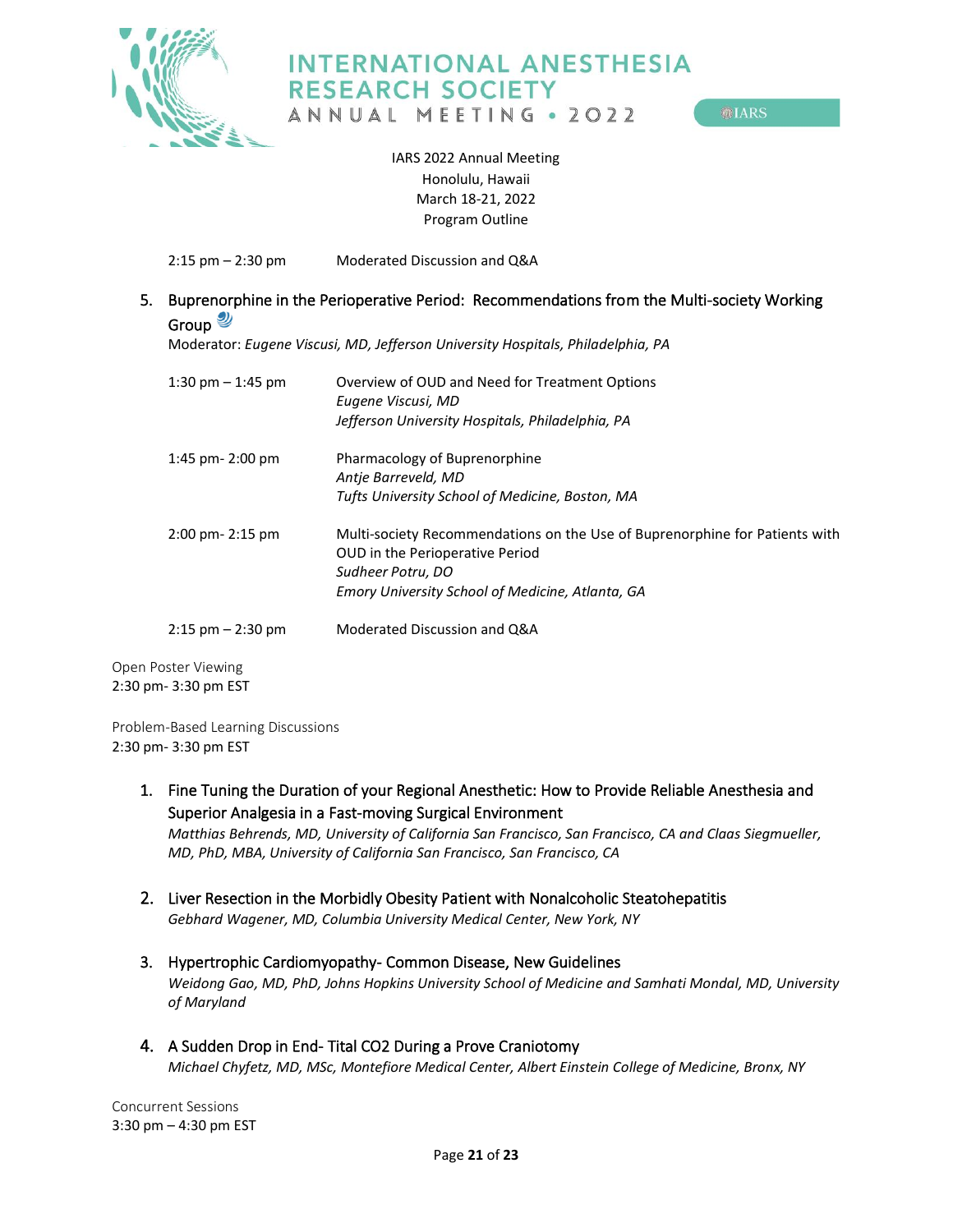

**MIARS** 

IARS 2022 Annual Meeting Honolulu, Hawaii March 18-21, 2022 Program Outline

### <span id="page-21-0"></span>1. RADAR Session

- 3:30 pm 4:00 pm Part 1: Health Disparities Research--Who, What, Where, When, and Why *Matthew Wixson, MD, University of Michigan, Ann Arbor, MI and Scott Markowitz MD, Washington University in St. Louis, St. Louis, MI*
- 4:00 pm 4:30 pm Part 2: Microaggression and Unconscious Bias--How to Change Culture *Matthew Wixson, MD, University of Michigan, Ann Arbor, MI and Scott Markowitz MD, Washington University in St. Louis, St. Louis, MI*
- <span id="page-21-1"></span>2. Campfire Session: Transverse Orientation: Reframing Burnout in Terms of Identity Moderator: *Anahat Dhillon, MD, Los Angeles, CA*

*Johanna Schwarzenberger, MD UCLA, Los Angeles, CA*

*Cynthia Wang, MD Greater Los Angeles VA Healthcare System, Los Angeles, CA*

## <span id="page-21-2"></span>1. Panel: Resuscitation in Sepsis and Septic Shock

Moderator: *Ronald Pearl, MD, PhD, Stanford University School of Medicine, Stanford, CA*

| $3:30 \text{ pm} - 3:45 \text{ pm}$ | Choice Of Fluids For Resuscitation<br>Andrew Shaw, MB<br>Cleveland Clinic, Cleveland, OH                                               |
|-------------------------------------|----------------------------------------------------------------------------------------------------------------------------------------|
| $3:45$ pm $-4:00$ pm                | Vasopressors Instead of Fluids<br>Ashish K Khanna, MD, FCCP, FCCM<br>Wake Forest University School of Medicine, Winston-Salem, NC      |
| $4:00$ pm- $4:15$ pm                | Endothelial and Microvascular Dysfunction in Sepsis<br>Judith Hellman, MD<br>University of California San Francisco, San Francisco, CA |
| $4:15$ pm $-4:30$ pm                | Moderated Discussion and Q&A                                                                                                           |

<span id="page-21-4"></span><span id="page-21-3"></span>2. Updating the Confusion: Emerging Physiologic Markers of Postoperative Brain Dysfunction *(Co-Sponsored by the Society for Neuroscience in Anesthesiology and Critical Care and the Society for Advancement of Geriatric Anesthesia)* 

Moderator: *Christopher Hughes, MD, MS, FCCM, Vanderbilt University Medical Center, Nashville, TN*

3:30 pm – 3:45 pm EEG Changes as an Indicator of Neurocognitive Resilience *Odmara Barreto Chang, MD, PhD*